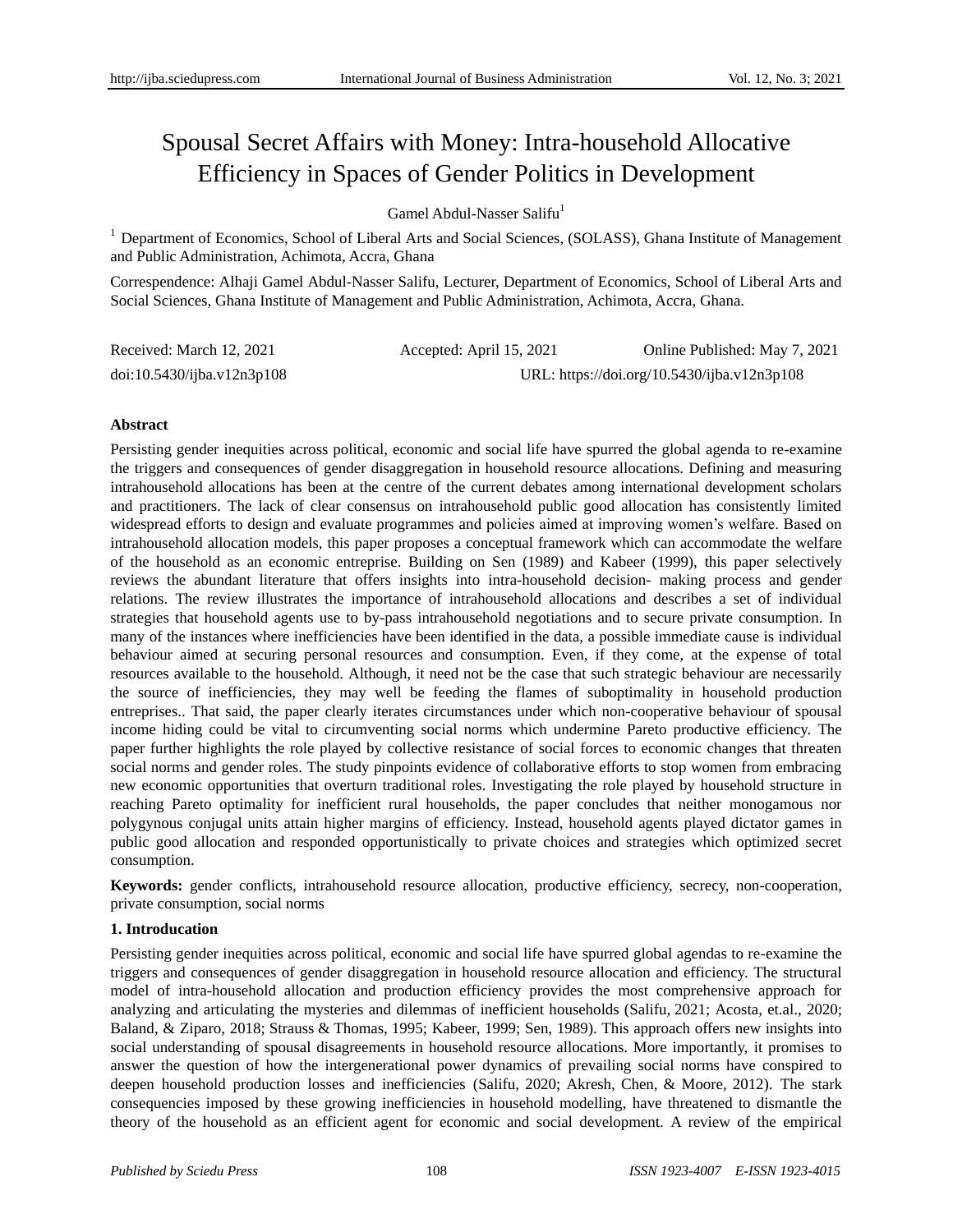evidence of gender difference in resource allocation and public good provision clearly shows that economists have struggled to model household behaviour in Africa, Asia and Latin America. Thus, Policy scholars and reseachers have not succeeded in modelling optimum strategies for reaching Pareto optimality in the public welfare distribution game of development.

Consequently, the empirical underpinnings of intra-household research have clearly been less convincing on the demonstration of the unitary assumption of the household as a joint decision-maker in household production enterprising and consumption (Salifu, 2019; Udry, 1996). The unitary model portrays the household as single entity-reource- pooling- agent striving for production efficiency and consumption (Uberoi, 1994). However, a deeper analysis of the evidence indicates the assumption is baseless. The model fails to take into account the nuances and complexities of gendered power imbalances within the household structure (Bernhardt, Field, Pande & Rigol, 2019). Therefore the unitary hypothesis of the household model as a collective resource- pooling agent is simply not adequate to penetrate the depths of household production inefficiencies, let alone uncover the mysteries and dilemmas of "resource mis-allocations" in the developing world.

There is simply more to this dimension of household analysis, prompting researchers to pursue a new path of collective household modelling, which eliminates to a large degree, the inefficiencies of the unitary assumption. It approaches the subject of inefficiencies from the collective bargaining approach (Castilla, 2015). Here, the household is visualized as a bargaining entity with capacity to negotiate a derivation of Pareto optimality in decision-making processes (Hanmer & Klugman, 2016). It relies on the empirical assumption that negotiations ensure efficient public good allocation and equitable distribution of household resources (Hoff, Kshetramade, & Fehr, 2011). But in reality, nothing could be further from the pragmatics of household bargaining and allocation efficiency in production and consumption. Indeed, the numerous empirical studies which have tested the assumptions of the bargaining model have clearly demonstrated that household agents have unequal powers in intrahousehold bargaining and allocations (Green, Wilke & Cooper, 2020). Household agents who tended to command high bargaining power by virtue of their positions assume the lion"s share of income allocations whiles less important members with low bargaining powers have no say. In clear terms, although the theory assumes agents to belong in the same boat, they are clearly unequal partners on the boat. Under this circumstance, Pareto efficiency which is the goal of intrahousehold resource allocation becomes quite an impossible objective to achieve in the developing world.

Udry (1996) shows that households in Bukina Faso do not reach Pareto efficiency because labour is not allocated optimally among plots of the same household. Dei Mei, Mckenzie and Woodruff (2009) detect productive inefficiency with experimental data in Kenya. They find that, women invest less than 40 % of total proportion of cash grants they recieve into micro-entreprenuership, while men invest a little above 80 % of grants on personal businesses. Consequently, men earned higher profits from microenterprises than women due to unequal access to factor endownments within the household structure. In designing policies to improve resource allocation efficiency of households, it is critical to evaluate the differences in access to productive resources and most importantly understand the strategies household agents use as response mechanisms to differentials in access to resources in the anthropological context of the household structure. This consideration is vital for two major reasons: First, it allows economists to forecast the impact of resource allocations on household welfare. Second, it helps to clarify the exact nature and effect of these differentials, illustrating why stresses in access to resources could contradict household efficiency in the first place and the measures to be undertaken to assure greater welfare outcomes in a sustainable manner.

Duflo and Udry (2004) evaluate the impact of resource allocation on household welfare in cote d" Ivoire. They find that households do not insure against transitory shocks which affect individual incomes hence production inefficiency is the norm. Dearcon and Krishna (2000) and Robinson (2012) reach similar conclusions in different contexts. Baland and Ziparo (2018) present a clear overview of the empirical regularities observed in the developing world that truly suggest that general theoretical framework to support household production efficiency is still lacking. They state categorically that non-cooperative behaviour of household agents agitates production inefficiencies. Angelluci and Galick (2016) support this conclusion attributing Latin America"s household inefficiencies to non-cooperative behaviour in household decision making processes.They deploy experimental data to show that households do not reach pareto-efficiency in children"s education and healthcare provision. They conclude that spousal strategic game playing to secure personal resources at the expense of the household is largely responsible for intrahousehold allocative inefficiencies (Jakiela & Ozier, 2016). These findings demonstrate that only cooperative models in public good allocation treatments respond to Pareto-efficiency.

In the light of these challenges, the urgency to interfere with intra-household power imbalances in designing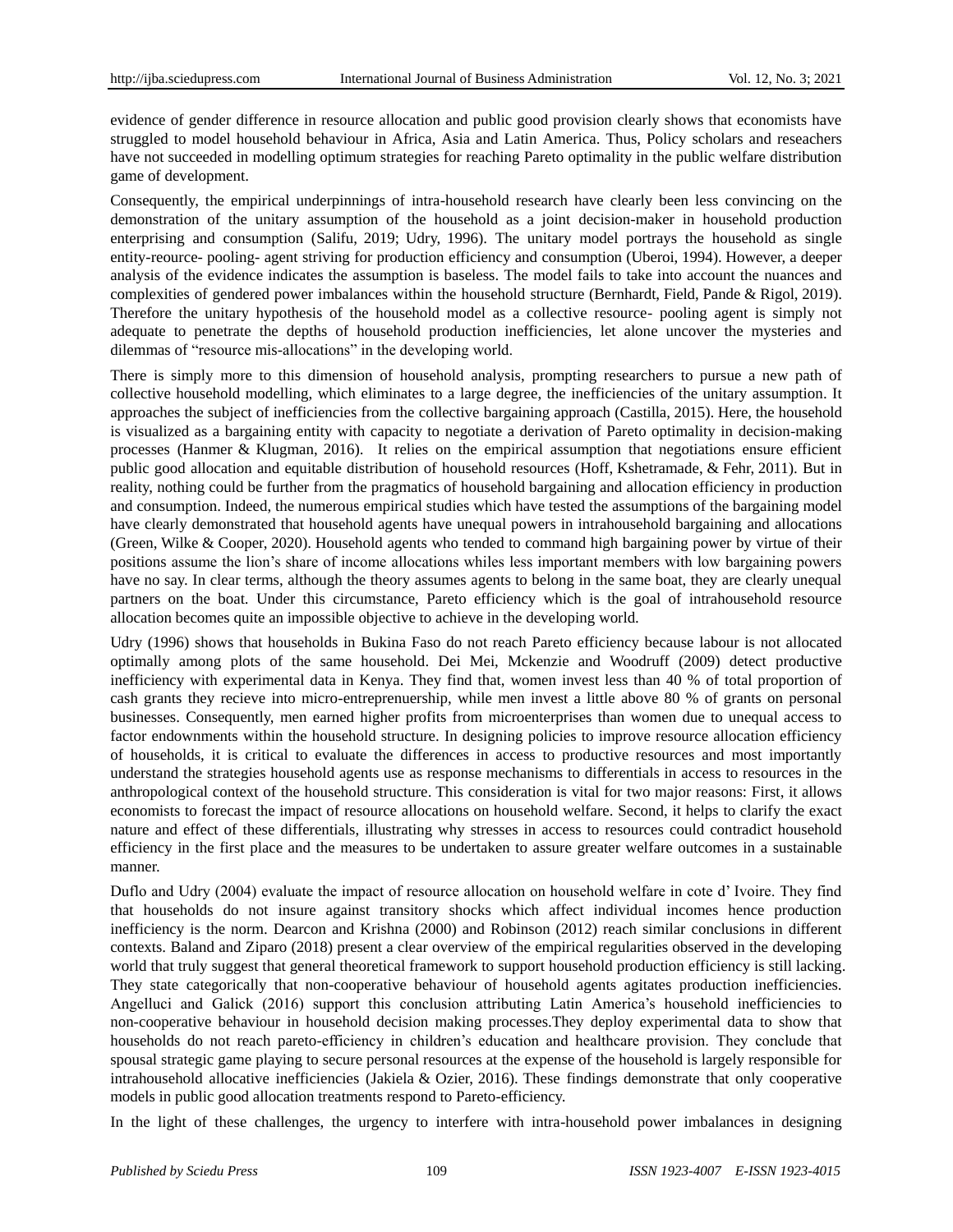effective public policies for enhancing household welfare in the developing world has become imperative. In this regard, many economists have advocated for creation of new income flows towards vulnerable members of the household who have little bargaining power in household decision-making trajectories. This is viewed as a long-term strategy to improving household functioning as strategic income seeking behaviour of household agents imply suboptimal results for production efficiency.

This paper examines the social norms that ingrain non-cooperative behaviour of household agents and how they could be modified to achieve Pareto optimality in household public good allocation efforts. The paper seeks to define the set of roles which influence non-cooperative behaviour within the web of the social norms. As literature clearly points to gender roles assigned by the social norms of the household institution, household agents have specific duties to be performed. These duties define access and limitations to household resources. Household agents that are assigned leadership roles, have significant control and use of household resources. This leaves a margin of maneuvering for rent- seeking behaviour that could significantly undermine the overall household production objective of efficiency and optimality.

#### *1.1 Analytical Framework*

A systemtic review is inherently an important approach across different fields. It is a way of sieving large bodies of information to make sense, remove uncertainty and to offer high credence to research findings for the purpose of creating generalisations from resolution of controversies identified in the literature. The review applied an analytical framework based on three three themes: (a) Conceptual perspectives to a grounded understanding of pareto inefficient intrahousehold allocations in Africa, Asia and Latin America; (b) units of analysis focused on heterogeneity in the efficiency of intrahousehold resource allocation and discussion of data material on household bargaining, spousal control and feminisation of responsibilities; and (c) research methodologies.

These themes were identified in order to review the evolution and current status of conceptual perspectives and methodologies utilized for a thorough examination of intrahousehold public good allocation question in development economics. More importantly, it presented experimental evidence of how social norms define patterns of income allocations. With particular emphasis, on the power dimensions of allocations and a grand survey of the paradox of strategic behaviour of women, to keep secret kitties as a response to gender inequalities and asset ownership gaps. The study targeted economic science databases for the systemic review. It consulted databases which had a broad range of top tier journals related to intrahousehold allocation efficiency and gender relations in production themes. A range of peer-reviewed journal articles published over the last 100 years of development economics research and appeared in principal social science citations were selected for interogation. The review focused on the implications of these themes on public policy formulation.

# **2. Household Functioning**

# *2.1 Social Lineage Systems and Household Organisation*

To fully appreciate the socio-economic impact of household decision making on allocative efficiency of public goods, it is essential to define the context in which household business is conducted (LaFave, & Thomas, 2017). Four major issues are critical in modelling household business as an organised unit. First, it is important to state that the nuclear household model which assumes joint decision making in resource allocation, is certainly inadequate a model to reveal the entire characteristics of the household structure within the anthropological context of social norms (Munro, 2018). Second, the household structure of the developing world has defied the empirical pooling assumptions of household models (Pecenka & Kundhlande, 2013).

The reality is, household resources are not always pooled for productive enterprises. Resources are either hidden or under-declared by household agents hence efficient planning is thwarted by such acts of non-cooperation. Third, social norms codify the behaviour of household agents, allocating more control of resources to the household head and less control to junior members of the household (Rosenzweig, & Wolpin, 1985). Consequently, Men and Women have clearly defined levels of control of household resources based on specific duties to be performed by marital partners (Speizer, Lance, Verma, & Benson, 2015). Couples may occasionally switch roles in the unlikely event of partner"s incapacitation but nevertheless gender roles in developing world are codified by social norms.

These social norms are severely threatened when economic changes depict new roles for partners (Antman, 2018). Finally, to enhance Pareto efficiency in household production systems, it is important to state that codified social norms are influenced by absence of formal markets and public safety nets through social protection programmes (Beaman & Dillon, 2012). Paulme (1960) presents a thorough description of the roles of spouses based on codified norms of society. He argues that men and women brought together by the institution of marriage are faced with the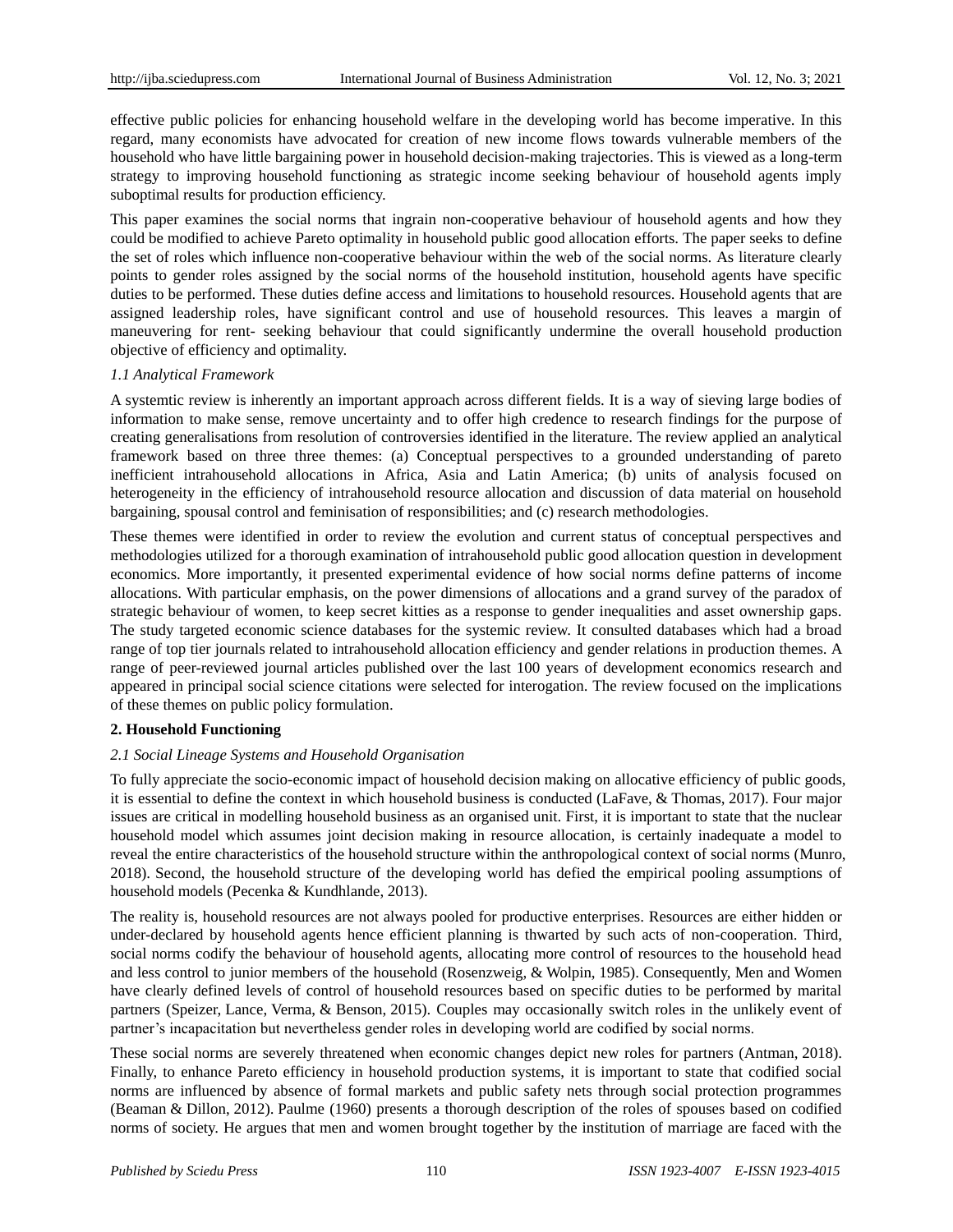utter responsibility of honouring interests of their original lineages as well as being loyal to the interest of their spouses's lineage.

This places a huge burden on marital couples who are afraid to violate the sanctity and provisions of marital norms. Stiffer sanctions are stipulated for couples that infringe social norms. For instance, "violating widows" may be disregarded by spousal lineage in inheritance of household resources including children (D"cruz & Bharat, 2001). That said, the decision on ownership of children by the marital couple depends on the prevailing dominant lineage in the society. In matrilineal societies, where maternal lineage dominates the social inheritance systems, children belong to the matrilineal ancestory (Kambhampati & Rajan, 2008).

The reverse is true for patriarchal societies where father"s lineage dominates the inheritance systems and bears the right to child ownership (Bharat, 1994). Comparing these two lineages in African social systems, the findings reveal that maternal societies foster less interests in conjugal relationships hence have the potential to generate intra-household conflicts due to the divergent interest of the mother and children on one side and the father on the otherhand (Bobonis, 2009). Patriarchal societies on the other hand are destined to enforce conjugal commitments and foster conjugal links due to well aligned inheritance interests of couples (Caldwell, Reddy, & Caldwell 1984).

The only disdvantage with the patrilineal system is that women appear rather weak in household bargaining and politics. Women are further mellowed by the enduring risk of losing entitlements to resources in an open resistance to the patrichal bargains. Wives in this system, have special need for social protection in their bargain for greater access to household resources. According to Munachonga (1988), the tension between husbands and wives in this system creates divergence of interest and a recipe for non-co-operation and disaggregation.

Recent gender studies on household bargaining and allocative efficiency suggest that social lineages and inheritance systems are largely responsible for the gender disparities and conflicts in intrahousehold resource allocation between husbands and wives. The work of Clark (1995) exemplifies the constraints faced by husbands in intrahousehold resource allocation under the matrilineal lineage system of the Asantes, the Porcupine Warriors in southern Ghana. In a separate account of gender roles under social lineages of West Africa, Falen (2011) provides a vivid account of the greater privileges accorded husbands under the patrilineal lineage systems of the Fon in Western Benin and the "Lion Warriors" of Dagomba in Northern Ghana. Under the different lineage systems, different privileges are accorded both partners. Greater concessions and economic autonomy are granted women in the Asante martrilineal lineages whereas the partrilineal lineages of the Dagomba and Fon accord greater privileges and entilements to men. It is better to be a woman in matrilineal clans. Consequently women are supposedly happier in the matrilineal systems whiles men enjoy their "lordship roles" under the patrilineal arrangements.

The evidence of Clark (1995) suggests that under the matrilineal system of the Asante society in Kumasi, the husband caters to the living expenses of the wife and children by providing periodical allowances to the family called 'chop money'. The husband also affords the wife greater social autonomy by allowing the wife to live separately from the family. Men support their wives to become economically vibrant by giving them the privilege to engage in any economic activity of their choice. This is seen as one of the greatest advantages of wives under the matrilineal conjugal arrangements. This certainly saves women the trouble of accounting to the husbands over use of her time and resources. With the partrilineal conjugal systems that command spouses to live together under the same roof, quarrels often ensue over use of wives" time and resources. Under the matrilineal arrangements, ignorance of the full extend of wive's income, makes husbands more positively disposed to taking on greater financial cost of the conjugal relationship than would likely be the case in patrilineal lineages. In the patriarchal societies of Fon and the Dagomba for instance, payment of the bridewealth gives husbands absolute control of the wife"s economic and social activities.

The wife's use of her sexuality, time and labour are under the direct supervision and lordship of the husband and women are expected to comply if they intend to uphold the conjugal linkage (Chiappori, 1992). Marriage under the partrilineal lineage comes with greater economic and social costs to husbands as men are obligated to do more than provide daily "chop money" (Cochard, Couprie, & Hopfensitz, 2016). They are required to provide start-up capital for any economic activity of the woman"s choice. This attribute is considered positive because the lineage of wives concur that good husbands do not shirk manly responsibilities towards wives (Heath, Hidrobo & Roy, 2020).

Although gender roles under both lineal lineal systems appear rigid, occassionally household shocks and stresses dictate different roles for men and women. Bikketi et al. (2016) points out that in Kenya, although social norms and gendered expectations define the rules of conjugal engagements, spouses generally diverge from their traditional roles. This finding is corroborated by Hoodfar (1988) who asserts that in Egypt, the traditional expectation of women to remain as household wives is gradually being eroded as the necessity for increasing household earnings increase. He accounts that those women who were not permitted to work or manage household expenditure without husband"s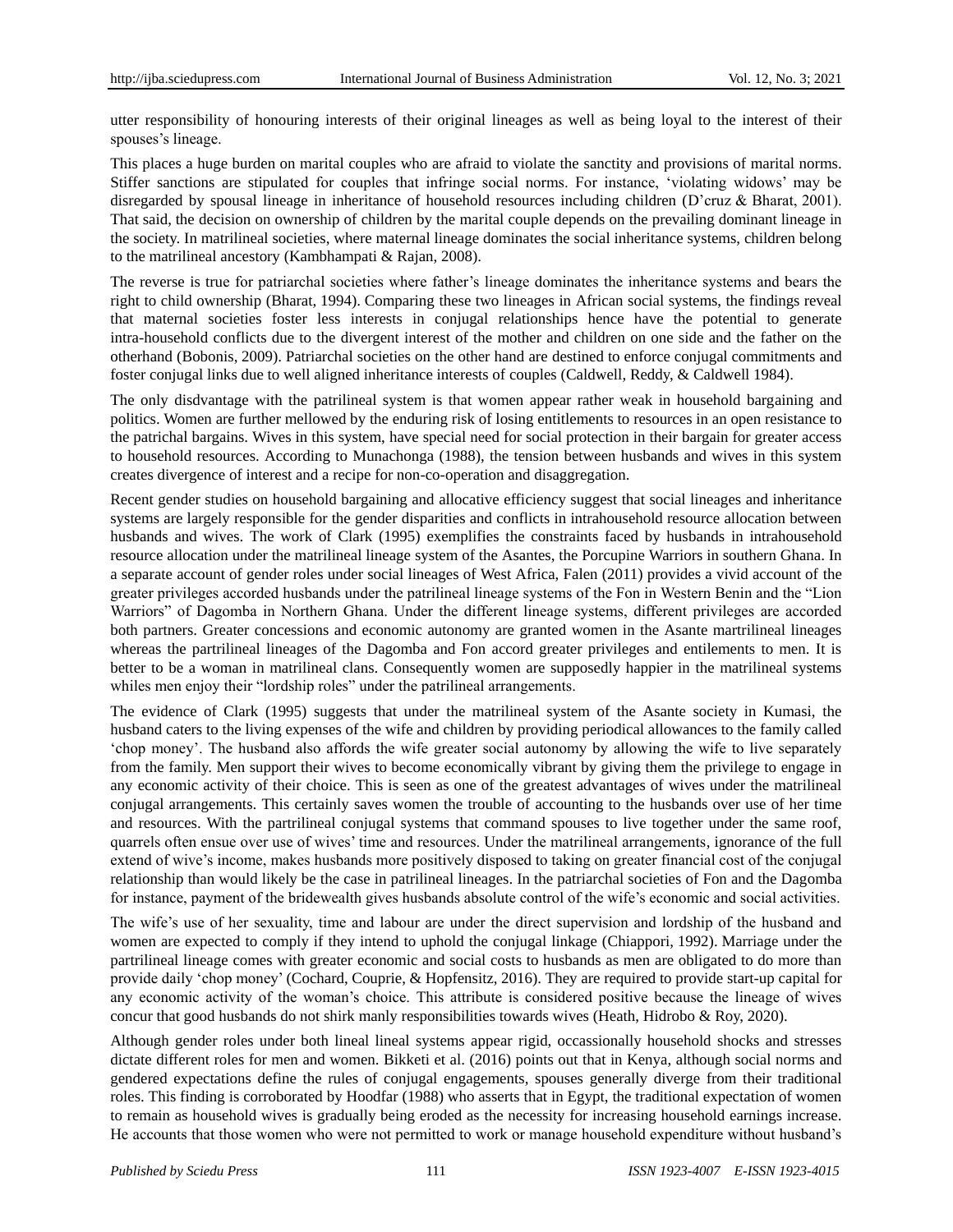supervision, do so freely now. Maboudou and Niehof (2020) also find that as male earnings drop due to structural unemployment, women incomes are expected to act as shock absorbers in times of hardships. Under the two social lineages, greater freedom and economic autonomy is provided to women who are viewed as breadwinners and need to take up full-time jobs to earn incomes for family.

## *2.2 Differential Access to Productive Assets and Income Earning Opportunities*

Gender disparities, control and ownership of assets are significant areas of interest in the discussion of intrahousehold resource allocation (Harris-Fry, Shrestha, Costello & Saville, 2017). This is vital as empirical studies find scores of women experiencing marginal access to productive capital inputs and income earning opportunities in agricultural production systems. The study by Doss, Kovarik, Peterman, Quisumbing and van den Bold (2015), reveal that men have far greater control of productive assets and household factor endownments. Men"s access to land for crop production far exceeds that of women. Infact, on the average men own 25 times as much land area for crop cultivation than women in Nigeria. Similar conclusions are drawn on asset ownership in other African countries such as Ethiopia, Malawi, Uganda and Niger.

The wide heterogeinity in asset ownership recorded by Doss, Deree, Oduro, and Swaminathan (2012) mirror similar conclusions in Asia and the Americas. Peterman, Behrman and Quisumbing (2011), find differential access to productive assets with women highly disadvantaged in access to technology and agricultural inputs. They conclude that due to these differences in access to vital inputs and extension servivices, women fail to reach technical efficiency in agricultural production. Hence, women"s choice of crops with little fertilizer requirements is motivated by this stark reality. Although analysis of differential access to input defines agricultural productivity in the developing world, a thorough assessment of this vital perspective is conspicuously obscured by the extreme focus of gender studies on differential treatments of women to agricultural inputs using comparative approaches. This approach tends to draw conclusion on differential access based on comparison of female-headed households with male headed-households whiles neglecting the intrahousehold dynamics of resource allocations. However, within-household assessments discussed here find that women exercise little control over productive inputs due to low bargaining power on related matters of production and expropriation of their labour products.

The pioneering study of Boserup (1970) on household labour expropriations argues that although women in West Africa play a fundamental role in agriculture their contribution to household work is vastly underrated and not statistically well represented. Bikketi et al. (2016), confirms the underestimation of women"s contribution to household work in rural Kenya pointing out that although women contributed significantly to household production, they still did not exercise full control of use of household assets even if they purchased them with their own income. The society still regarded the husband as owner of those assets and controlled the use and sale of produce from women"s economic activities (Hidrobo, Hoel & Wilson, 2020).

Women seem to lack the bargaining power to question this control over the use of resources and products of their work. In certain parts of Africa, where women exercise control of use of household resources, it is often associated with a huge social responsibility such as care of the living expenses of children in the absence of husbands (Iversen, Jackson, Kebede, Munro, & Verschoor, 2011). The matrilineal lineage of the Asantes exemplifies this custom of increased responsibilities of women and their role in ensuring household stability and organisation for production efficiency. As earlier indicated by Clark (1995), the very active women traders of Kumasi are busy and participate fully in income- generation activities for promotion of household welfare. In the matrilineal lineage of the southeastern Asian clans, women have demonstrated this active income-earning potential through their control of fish transformation activities and trade (Niehof, 2007). However, under the patrilineal lineages, women are considered the weaker sex, and trading for income generation is not encouraged. Husbands looked upon their women participation in income generation activities as comprising their dignity. The prevailing norms have continued to limit women"s full partipication in economic activities which generate household income.

Maher (1981) gives a vivid account of the social norm of Berber-speaking tribes of Morrocco, which bars women from active participation in income generation activities and sale of their labour. Women were confined to activities which prohibited direct interaction with strangers and contact with money. Even when women made money through buying and selling, husbands had full control of the proceeds of their business and labour. This theory is confirmed by Rashid (2013) who reports that married women in Bangledesh have no control over their income earnings and wages. In the garment industry of Bangledesh married women handed over their salary to their husbands and had no control over the use of their wages. The study reports that good husbands asserted their authority by not touching their wive"s pay and therefore still underestimated women"s role in household economy.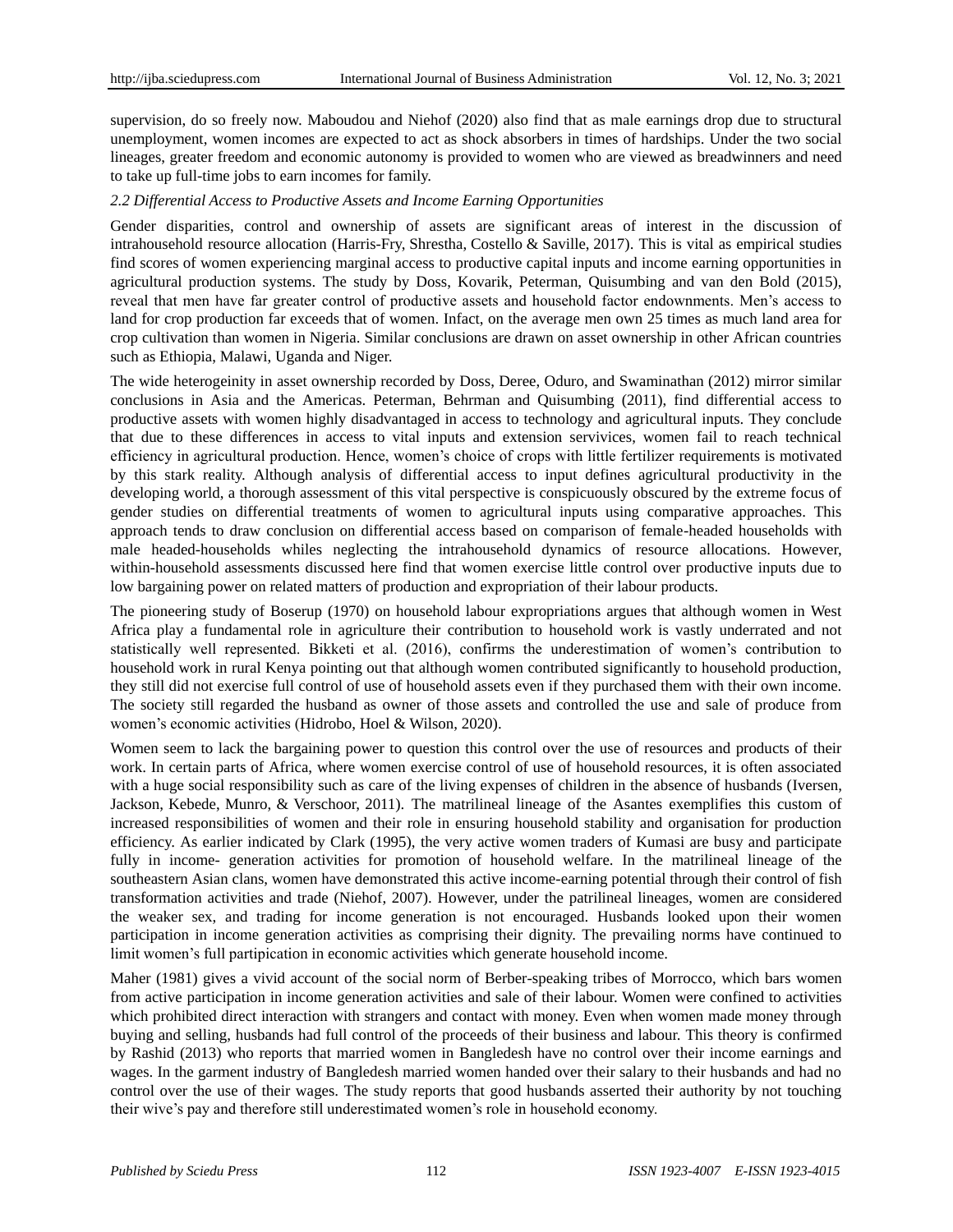#### **3. Economic Activities of the Household**

The economic activities that household members participate in are preordained by the prevailing social norms and organisation within the household (Jeffery & Jeffery, 2018). Prevailing social norms therefore interfer with the private consumption privileges made possible by unlimited economic participation. If members feel limited in the private consumption opportunities that participation brings, they bypass the constraints to secretly or privately earn income to enjoy consumption. This secret practice has tremendous cost implications for household organisation and efficiency. In that, the overt mechanisms of secret kitties violate cooperative behaviour and therefore foster productive inefficiencies (Khatri, 1975). It is important to emphasise that although such non-cooperative permits financial privacy, it is done at the expense of household welfare. This does not augur well for productive efficiency because individual needs override household gains.

## *3.1 Productive Inefficiencies*

Many empirical works conclude that non-cooperative behaviour has negative impact on intrahousehold allocations which increase production efficiencies in agricultural production systems. A study by Udry (1995) for instance, points to evidence of productive inefficiency in Burkina Faso, where female farms are under-supplied with capital inputs required for increasing agricultural output. The study approximates a 7% lose of agricultural output due to inefficient intrahousehold allocation of farm inputs such as fertilizer and labour supply. This suggests that productive efficiency would improve only when female-plots receive adequate input allocation. Despite the growing loss of agricultural output and productivity, husbands and wives still remain non-cooperative, unwilling to negotiate better resource allocation deals which will achieve Pareto optimal results on household-plots.

It is arguably noted in the gender literature that women non-cooperative behaviour and unwillingness to allow husbands to control their farms is informed by their fear of losing usufruct. However, it is not clear why husbands and wives would resist cooperative behaviour that would ultimately improve intrahousehold factor allocation which would improve productive efficiency. Several empirical studies have investigated reasons for continued engagement in non-cooperative behaviour which leads to productive inefficiency. Goldstein and Udry (2008), find that women in Ghana engage in non-cooperative strategies due to fear of loss of investments in land tenure agreements. Haider et.al (2018) confirms that behaviour is deliberate as it helps women to exercise absolute control of their investments in land tenure.

Although the evidence points to inefficiencies as a consequence of non-cooperative behaviour, women argue that given the limitations imposed by social norms which give husbands full control of their resources, engaging in this behaviour helps to secure individual incomes and wellbeing. This behaviour is not likely to abate as prevailing social norms continue to influence household resource allocations. Of the many studies that have ventured into the reasons for non-cooperative behaviour, few studies have actually identified the exact role of conscious choice to engage in non-cooperative behaviour to secure resources for private consumption. Therefore much as norms can constrain individual choices within the household, they also guide the set of acceptable behaviour patterns. In the face of growing evidence of intrahousehold resource allocation and efficiency, the best household strategy to enhance Pareto efficiency is to engage in strategies that are sensitive to the prevailing economic conditions of the general social environment (Voss, 2005). As economic circumstances evolve faster than norms it is expected that the friction between them would delicately be balanced to enhance economic welfare.

#### *3.2 Household Norms and Economic Shocks*

The friction between household norms and economic adaptations is illustrated in the growing impact of external economic shocks on household structure and organisation. As economic shocks alter resources and income flow dynamics of households, households are pushed to modify behaviour which enhances economic wellbeing and survival. Basset (2002) illustrates this household transition from indigenous farming systems to commercial farming systems following the introduction of cotton as cash crop in cote d"Ivorie. He relates that prior to the introduction, few households cultivated cotton and women were confined to peanuts and rice production. Women were required by the social norms to seek husband approval for children to work on their fields.

When cotton was introduced as cash crop, women did not seek their husband's approval to engage in this profitable agricultural venture. They competed with husbands for their share of new profits in cash crop production. Two major reasons were given for the displeasure of husbands regarding wives entry into cotton production. First, the adoption of cotton production surely jeopardized husband"s control of wive"s labour as women were required to follow the strict agricultural calendar of cotton production. Second, men were threatened by the increasing bargaining power of women that association with cash crops brought. Depending on the standing of women, wives had better access to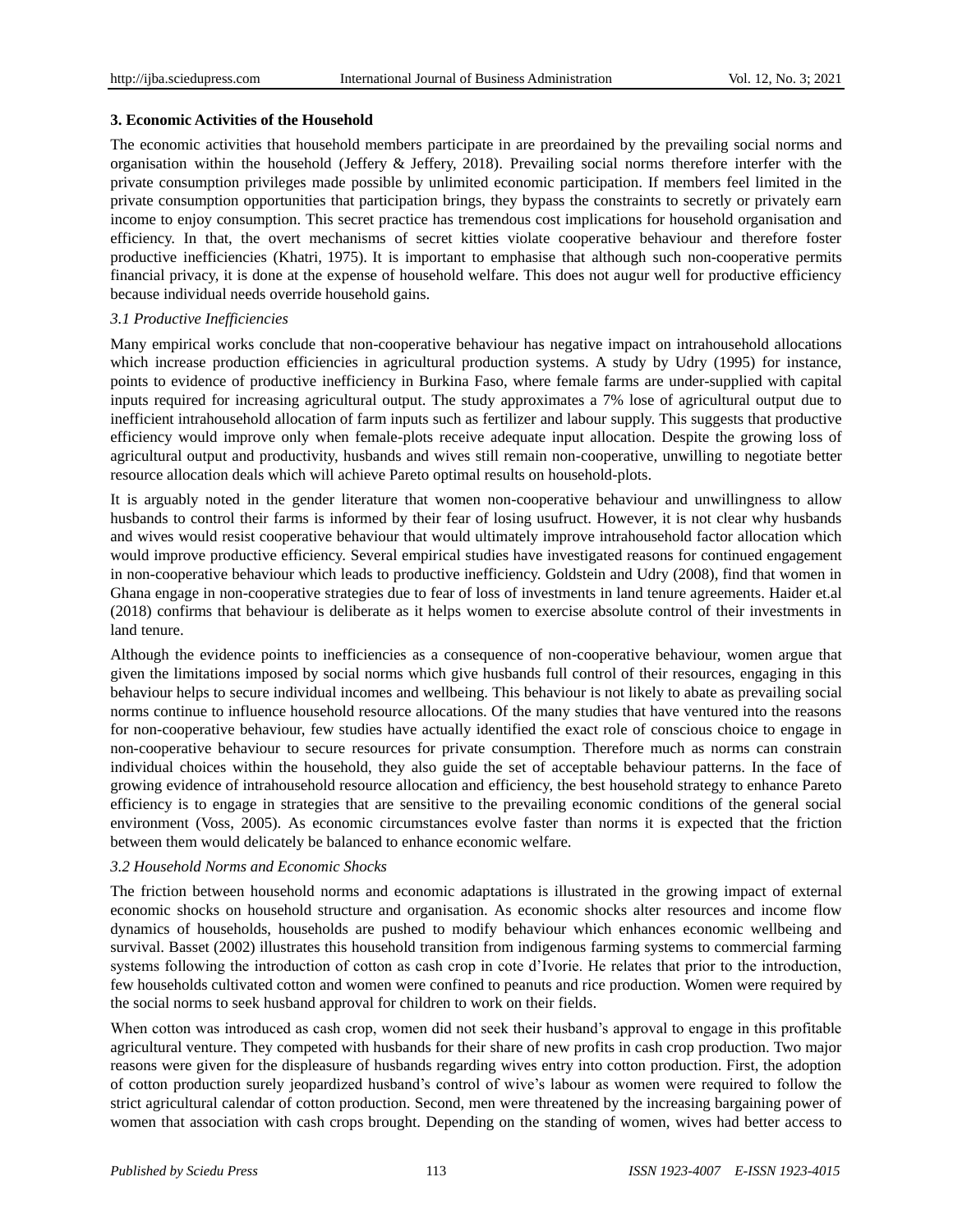extension, inputs and markets that cotton companies freely provided under outgrower scheme arrangements. Women with higher income had less difficulty securing external male labour to work on their fields if children were not permitted to work on their plots by their fathers.

These new developments compromised husbands" social and economic autonomy over their wives. In a different context where men participated less in rice production, Carney (2004) investigated the impact of new land allocation rights to rice farmers and gender conflicts in the Gambian wetlands. Traditionally the wetlands were devoted to rice production whiles uplands were used for cash crop production. Prior to the introduction of the allocation rights, women dominated the wetland rice production entreprises whiles men were focused on cash production on the upland fields. All that was about to change, when government suddenly introduced irrigation projects and improved seeds to aid rice output for improving food security in the Gambia. Husbands wanted a defacto change of places from uplands to wetlands. Women resisted the move to relocate and asked for more autonomy to keep their allotted lands and additional compensation for extra hours on husband fields.

Bruce (1998) gives another elaborate account of a similar development in Kenya, wherein moves to displace women from farms lands, resulted in negative nutritional outcomes for households. Infants starved from under-nutrition due to loss of women income and contribution to the household economy. Not only this, the move had other negatives impacts on marital trajectories and wellbeing. It created domestic tensions and less cooperation between household agents. Few studies have been this explicit about the association between women income reduction and nutritional wellbeing of children. Jones (1983) investigates the household decision factors associated with women income erosion. She finds that women labour on husband"s fields is grossly under-compensated while"s woefully worsening household nutrition and child care. She estimates that the opportunity for joint labour is high for married women who do not control the product of their labour. The empirical works cited here show that household members engage in non-cooperative strategies in order to secure private consumption at the expense of household efficiency.

## *3.3 Non-cooperative Strategies in the Household Production Game*

Several studies have investigated the driving the motives for non-cooperative behaviour in household production strategies. A discussion of the data material points to high margins of production inefficiencies in household production enterprises. The literature assigns two major reasons for low margins of efficiencies in the structural modelling of Pareto optimality in gendered production systems of agriculture; First, studies attribute the failure to reach climaxing levels of efficiency as the sole outcome of weak-altruism. In explaining the impact of altruism on production efficiency, Barr, Dekker, Janssen, Kebede and Kramer (2019) experiment with data in Southern Nigeria where polygamy is common. They compared spousal altruism in both monogamous and polygamous households. They discovered that altruism was relatively weaker in polygamous conjugal settings than in monogamous organisations. They concluded that monogamous households reached higher margins of production efficiencies than conjugal units of polygamous descent.

This theory is sharply debunked by Udry, Akresh, Chen and Moore (2016), who argue that strong altruism of monogamous households deters cooperation since household members refrain from retaliation in the event of deviation from the norm. Munruo, Kebede, Tarazona, and Verschoor (2019), have more to say on comparison of altruism in the two different household structures. Their evidence reject efficiency in both types of households and find no penalty with altruism in polygamous household settings. They insist polygynous households have an urge over monogamous households in resource pooling and mobilsation for production. The conclusions reached by the aforementioned studies indicate that the experimental evidence of the role of altruism in household cooperation and efficiency is still far from definitive. The existing evidence does not allow us to draw conclusions about the role played by altruism.The dynamic differences between monogamous and polygamous households are only based on resource games played by husbands and wives in which inefficient strategies lead to inefficient outcomes. Thus a husband does what is best for him, a wife does what is best for her, and somehow they all end up in poverty, which is not good for either.

Second possible explanation for use of non-cooperative strategies, is information assymetries. Guirkinger, Platteau, Goetgherbuer (2015), examined the effect of information assymetries on labour productivity in Mali. They compared labour productivity between collective plots supervised by the household head and individual plots farmed by junior male members of the household. The study finds that productivity is lower in collective fields compared to individual fields. This showed that household heads faced difficulties in securing high productivity from junior members of the household. The reason for non-cooperative behaviour of junior members in collective fields is due to rent-seeking behaviour, common among household heads. In collective fields, household heads commandeer the lion"s share of output before junior members are considered in the harvest allocations. This model shows that junior male members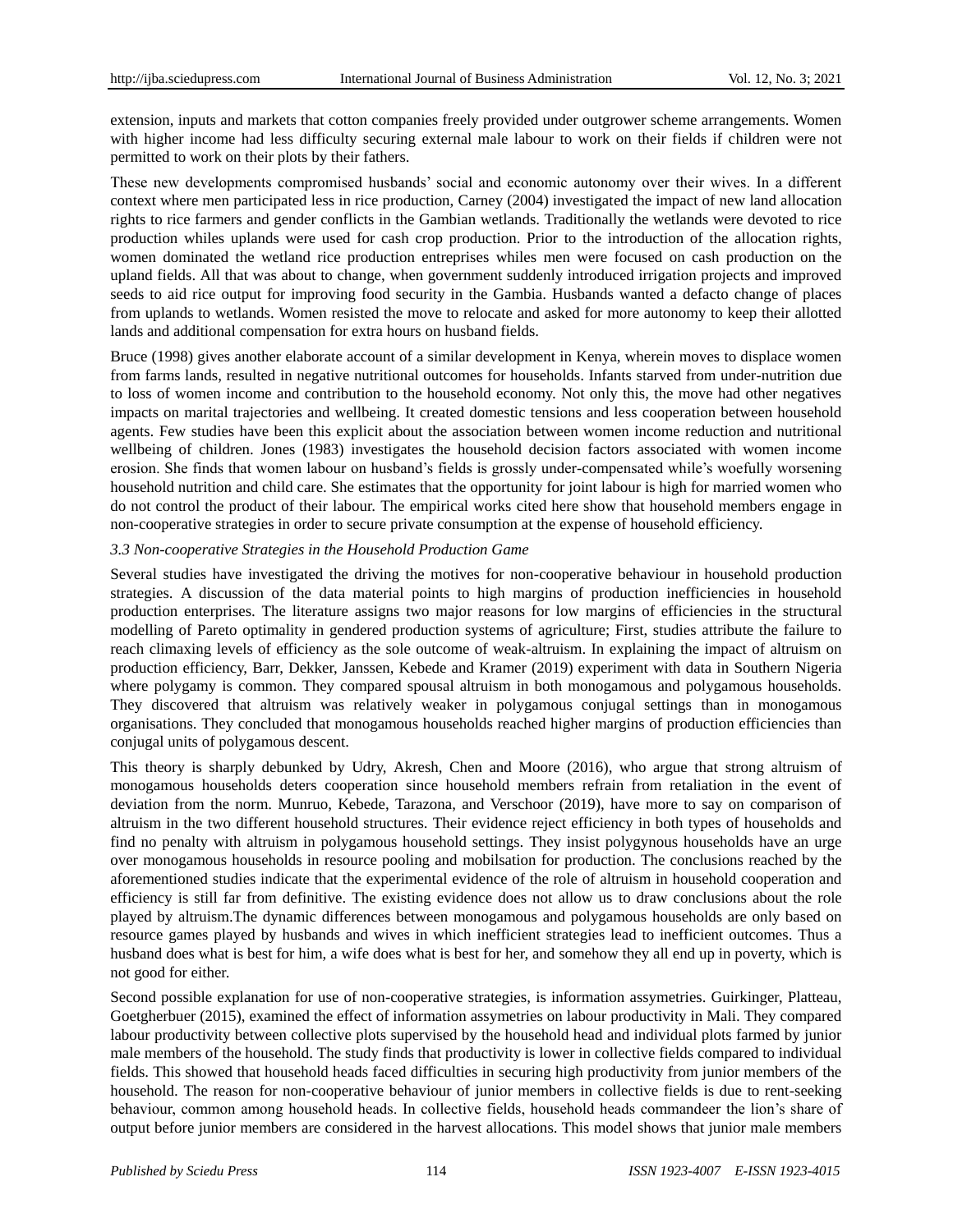provide little effort on common plots to preserve energy for individual fields which yield higher personal incomes.

## *3.4 Consequence of Spousal Non-cooperative Strategies*

The discussions above allude to evidence of non-cooperative behaviour in production. Nonetheless, if household agents perceive a fundamental threat to their private consumption or a change in their personal circumstances, they opt for non-cooperation. This way personal private consumption is assured. Eventhough personal strategies run counter to social and economic changes, rational individuals resist changes that threaten gender status and roles within the household. Bassett (2002), provides evidence of household strategies which fuel gender conflicts and spousal disagreements in production and asset ownership. The study renders the resistance of husbands to social and economic changes in Cote d" Ivoire that favoured unlimited participation of women in cotton production. The evidence showed that women who adopted cotton faced difficulties in accessing inputs and needed husbands to help market their production.

The study documents an unfortunate incident in the market in which a man brought his wife"s cotton to be processed for sale and was subsequently refused help by his fellow men to offload the cotton for weighing. He reports that a group of men protested against the husbands" action to market his wife"s production in a male dominated entreprise. These protesting men said their wives were not growing cotton and would not permit the man to off load his wife's cotton for weighing. The treatment the husband received at the hands of his own peers demoralized husbands who sought to help market women produce. The group of men who felt threatened by progressive gender roles in the household chose to shame the man who was accepting the evolution of social norms to support the financial independence of women.

This position left progressive men in awkward situation. For the market scene had halted cash crop adoption and income changes within the household. The progressive men were not willing to be ostracized for aiding wives but women needed their cooperation for escaping the deprivation traps which genderised poverty. The literature shows that although cotton had been widely adopted by 1988, almost all women discontinued cotton production by 1994. The obstruction implemented by the protesting men at the market scene was successful at maintaining the status quo in the Cote d" Ivoire. However, the consequence of the collective action of men triggered non-cooperative behaviour within the household. Women refused to harvest their husbands" cotton and showed less interest in having sexual relations (Sharma, 1980).

#### *3.5 Time as Constrained Resource*

Women access to economic opportunities and control of household resources remains a topical issue of concern in the discussion of intrahousehold resource allocation. Time as a vital resource of the household production is seen to task more women than men in agricultural production systems (See for the works of Hererra & Torelli, 2003; Bardasi & Wodon, 2006; Wodon & Ying, 2010; Robles, 2010). These studies exemplify the classical cases of time constraints for women in their contribution to the household economy. These studies typicalize classical cases of prevailing social norms which assign most of the domestic and welfare responsibilities to women, who have increasing work load outside the household jurisdiction as breadwiners. This certainly places greater strain on women's time. As time becomes a scarce resource for women, they engage less in profitable businesses that accrue greater compensation and consumption rights.

Women are therefore time poor and would only overcome this barrier if they undertake strategic bargaining for more time allocation to work for higher personal incomes. Women need to bargain with men to take up some domestic responsibilities in order to secure time for professional roles outside the household duties. Jacquemin, Moguerou, Diop and Fatou (2018) document the experience of women in Dakar bargaining for time to secure incomes outside the household structure. The study interviewed married women with children under care from the working class to upper class. The interviews reveal that working wives assume heavy workload responsibilities in the household, exerting over 15 hours a day to domestic and professional entreprises. Women are able to free up time for professional work only by delegating domestic and welfare chores to foster young girls from the village. This strategy induces complex negotiations with husbands on which types of domestic chores they can delegate (Dhanaraj & Mahambare, 2019). In these negotiations, husbands incur no additional cost for hired domestic labour and prefer wives to be solely devoted to them. In otherwords, domestic responsibilities directly related to the personal care of the husband such as food preparation and intimacy are not likely to be outsourced due to the close link between meal preparation and sex. These chores can hardly be delegated to foster girls.

This description of non-delegation of cooking chores echoes the findings of Hanrahan (2015) in Konkomba communities of Ghana. In this culture, cooking for the husband is the most sacred part of the marriage and cannot be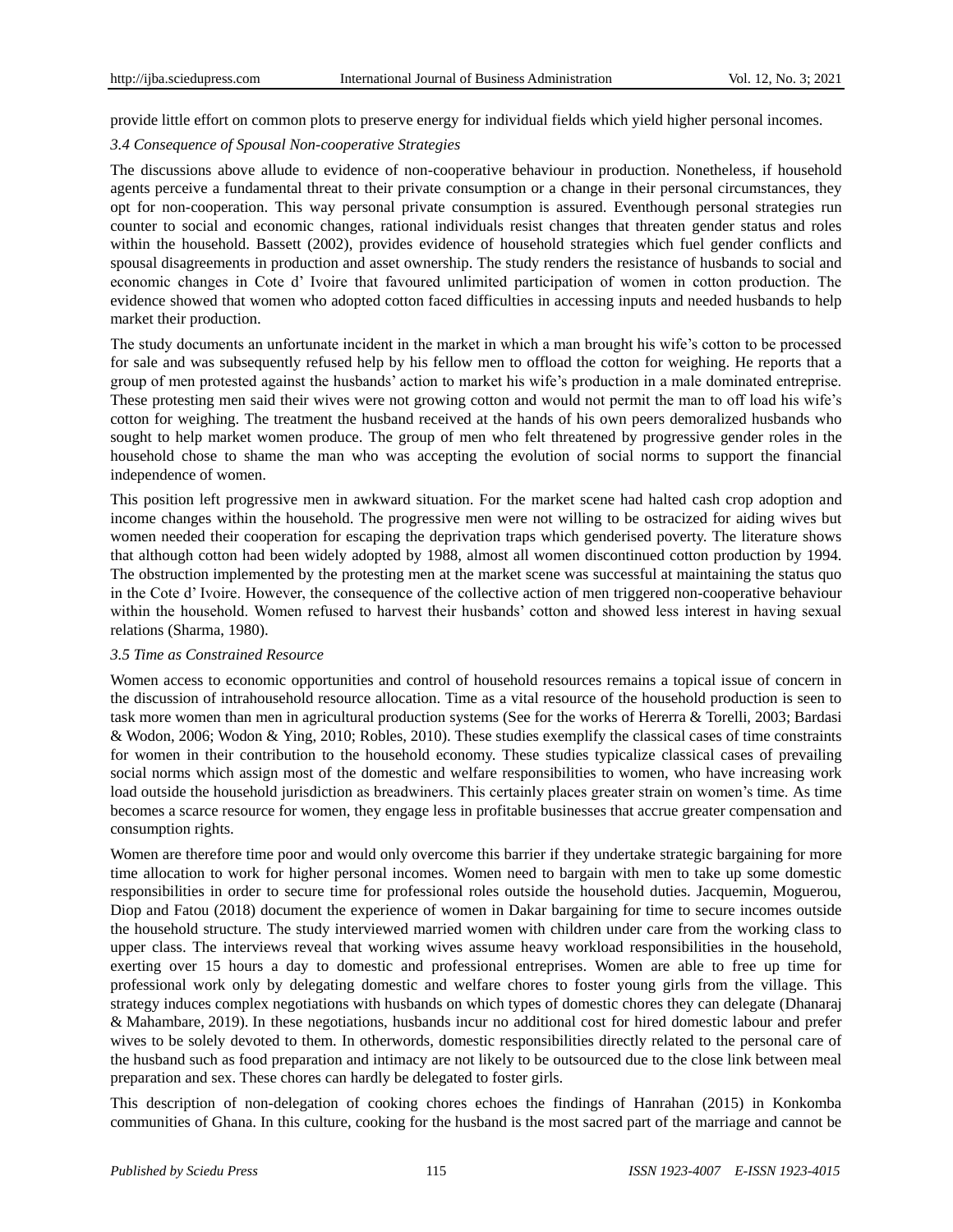outsourced to unknown foster young girls. Women are required to earn respect by distinguishing themselves in food preparation; a rare status which fully marks the acceptance of the newly married woman into the family fold. The evidence shows that, eventually women bear the social cost of circumventing the social norm of gaining time to earn extra income to support the household. In an aforementioned study, Clark (1995) points out that even under the matrilineal lineages where women are at liberty to use personal time to earn incomes; their economic success depends on their managerial ability to juggle simultaneously the competing demands for husband"s care and labour time. Although, complete disengagement from domestic chores improves women business success outside the household, the fact remains that social norms require that women be devoted to household duties permitted by the husband.

## **4. Savings and Hidden Income**

The evidence of spousal control of intrahousehold public good allocation reveals that gender status is only as sacred as the responsibilities that marital agents assume in the household. Heterosexual spousal responsibilities are closely allied with income and earning capacity of couples (Scott & Karberg, 2016). Financial responsibilities of the household are often shifted to the well-to-do partner in conjugal arrangements. For this reason, marital agents play a game in which they use overt strategies to hide incomes and savings. Hiding income and savings from partners are strategies used to reach optimal positions in household politics.Under the penalty of secret affairs with money, conjugal agents" secure personal resources for private consumption; fending off spousal claims and limiting predation from other members of the household.

## *4.1 Survey Evidence of Information Asymmetries*

A review of the experimental evidence of income hiding behaviour shows that household agents keep how much they earn a secret (Rossi, 2019). Marital agents fail to divulge real earnings in order to have greater discretionary powers about how much money they share with members of the household. Economists document instances of information asymmetries in household economy. They allude to evidence of high degree of spousal misinformation regarding real incomes, earnings and profits. This confirms the idea that spouses covert secret seperate accounts in order to secure private consumption. Ziparo (2014) investigates spousal income secrecy in Cameroon using structural questinnaires to capture knowledge of spouse"s income in separate interviews. The study showed that slightly over 70% of the spouses interviewed declared little knowledge of partner's income. Those who confidently declared actual knowledge of spouse's income were off by at least 50%. This means that on average spouses who attempt to estimate actual incomes of spouses tend to underestimate it by at least 50%. Similar conclusion is reached by Fapohuda (1988), who investigated the secret financial affairs of conjugal households among the Yoruba in southern belt of Nigeria. The study revealed that more than 80% of wives had no knowledge of husband's income or their spouses' expenditure. Chen and Collins (2014) also show that husbands and wives under-reported their profits by at least 10 percent when their spouse is present during interviews.

# *4.2 Sociological Evidence of Hiding Behaviour*

The sociological evidence of women"s secret kitties is elaborated by Hoodfar (1998) who argues that women engage in the secret financial affairs to limit the financial responsibilities passed onto them by men. He reported that this personal secrecy on the part of wives was well justified by the fact that husbands tended to keep their own earnings for private consumption whiles tapping into the woman"s savings for payment of collective family needs. Women wanted to protect themselves against changes in their financial and personal circumstances. The study showed that husbands responded to this secrecy by seeking to debar women from working if they were to spend earnings on themselves without allowing men to exercise some control over their earnings.

This situation is sharply at variance with the patriarchal norm of the Dagomba in Ghana and the Fon society of Benin. Husbands are supposed to give periodical allowances to women especially on market days to purchase entire family needs. Women use this opportunity to discretely pocket some of the allowance by haggling efficiently to make cheaper purchases (Falen, 2011). These pocketed allowances are used to ease off the burden of food provision for the entire household. Other strategies have been used elsewhere by women to hide income. Maher (1981) studied income hiding behaviour of women in Morrocco. His work uncovered food stuff hiding behaviour in Berber households. Wives gain control of some extra money for personal use by asking husbands for more housekeeping money to buy food. Lecarme-Frassy (2000) identifies male strategies used in Senegal to reduce wives" allowances. Husbands vary the daily allowances paid to wives to avoid any habit formations or purchase directly from the shop keeper.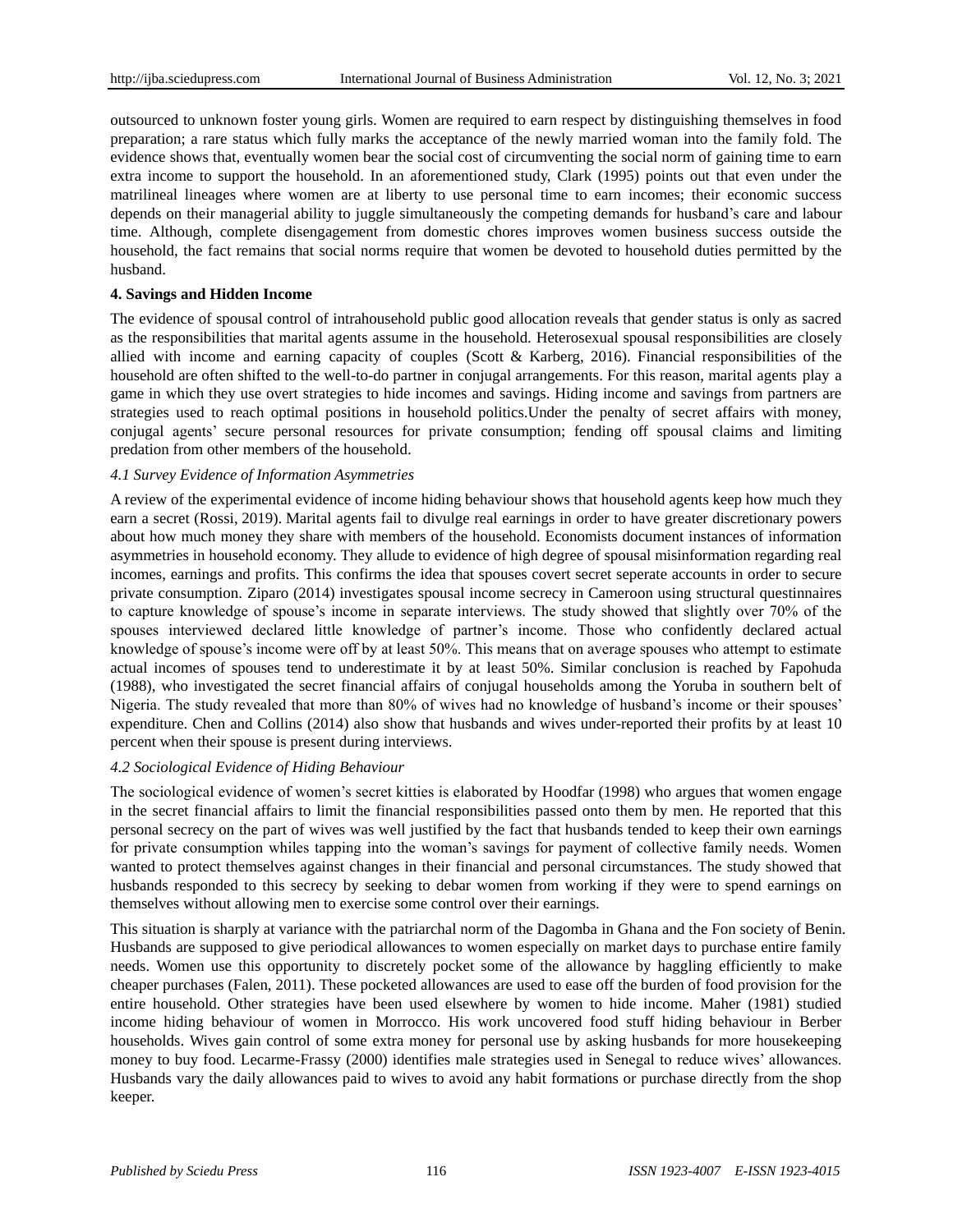# *4.3 Experimental Evidence of Hiding Behaviour*

The overt mechanisms of spousal secret kitties in intrahousehold allocations do not neccessarily lead to inefficiencies. On the contrary income hiding behaviour could improve personal consumption and welfare of women (Mani, 2020). The major problem with information asymmetries is that, the poor knowledge that marital agents display about each other"s income certainly evidences non-cooperative bargains in intrahousehold resource allocation. Many experiments conducted to quantify the effect of non-cooperative bargains on household efficiency, have concluded that marital agents are willing to pay to hide information on secret savings for private consumption.

Ashraf (2009) examined the causal effects of secrecy on savings and consumption choices of couples in the Phillipines. Her assessment revealed that inefficiencies were explicitly tied to specific channels of incentives for income hiding. In her experimental setting, each partner received a windfall of income, that they chose either to use for their own consumption or saved in their own accounts, spouses account or joint account. The study found that both men and women allocated more money to their own account when the observability of the financial choices by the partner was reduced. Inefficiency was clearly demonstrated as subjects were willing to pay more to deposit money into own accounts.

Castilla and Walker (2013), studies the implication of information asymmetries on resource sharing among cohabiting spouses in southern Ghana. The experiment provides evidence of noncooperative behaviour as authors find a differential effect of private and public cash prizes on expenses. Pouliquen (2019), quantifies the willingness to pay to hide income in a specific context of Benin. He asseses whether formalization affects the propensity of spouses to hide a cash grant or otherwise. The study showed that spouses preferred less formalization of cash grants.

# *4.4 Evidence of Savings*

Empirical studies of intrahoushold bargaining power demonstrate that conjugal agents adopt income hidding behaviour as a strategy to accumulate savings for investment into private business entreprises. The economic literature on household analysis shows that income hidding behaviour is necessitated by a sole desire to climb out of poverty. Pouliquen (2019) and Boltz et al. (2019), use experimented data to proof that income hiding behaviour could be closely associated with poverty reduction, savings and investment strategies of women. As long as hiding behaviour does not incur predatory consequences of partners, income secrecy could be more helpful to vulnerable household members than often accredited. Nonetheless, savings in secrecy might be the best option, if this practice is made difficult by predatory behaviour of spouses.

Eroglu (2009), points out that women overcome spousal predation by keeping secret caches whiles consolidating gains made on money diverted from household resources. Although, several authors have described in detail the income hiding behaviour of household agents, few studies have offered insights into strategies used by women to evade other family pressures to spend hidden income. Anderson and Baland (2002), report that women, escape the pressures of expenditure through channeling income in rotating savings and credit associations (Roscas). Given that savings through Roscas are time costly, women prefer this strategy when they are willing to accumulate income over time to buy a good. Women with intermediate bargaining power adopt this strategy to circumvent the fear of expropriation of their nest egg of savings.

# *4.5 Consequencies of Savings*

The most devastating consequence of income hidding behaviour is revealed in the failure of the household to reach efficiency in production. The study assesses whether information asymmetries are a driver of non-efficient labour provision in rural Africa. As the study points out, although information asymmetries reduce efficiency of the household, household agents are willing to pay the price of engaging in this non-cooperative behaviour. Consequently, the cost of secrecy in intrahousehold resource allocation could be high for vulnerable households as evidence points to increasing cases of spousal disagreeements and gender conflicts in the household. Inevitably, this study finds it misleading to infer household inefficiencies from the relationship between inefficiency and secrecy. This is because empirical studies that have identified this relationship have done so using average treatment experiments. However, allowing for heterogeneities in the household responses to information asymmetries could improve the reliability of these treatments. For instance, Hoel (2015) examined household inefficiencies in Kenyan context in which individuals in a monogamous conjugal unit, played public good and dictator games in resource allocation. Each partner knew about the other"s personal choices yet played out a private game where partners decision's were unknown to each other. The results of the study indicated that on average, partners played individual games and responded opportunistically to private choices at the expense of household choices. This is important for making progress on the question of intra-household resource allocations and gender conflicts in inefficient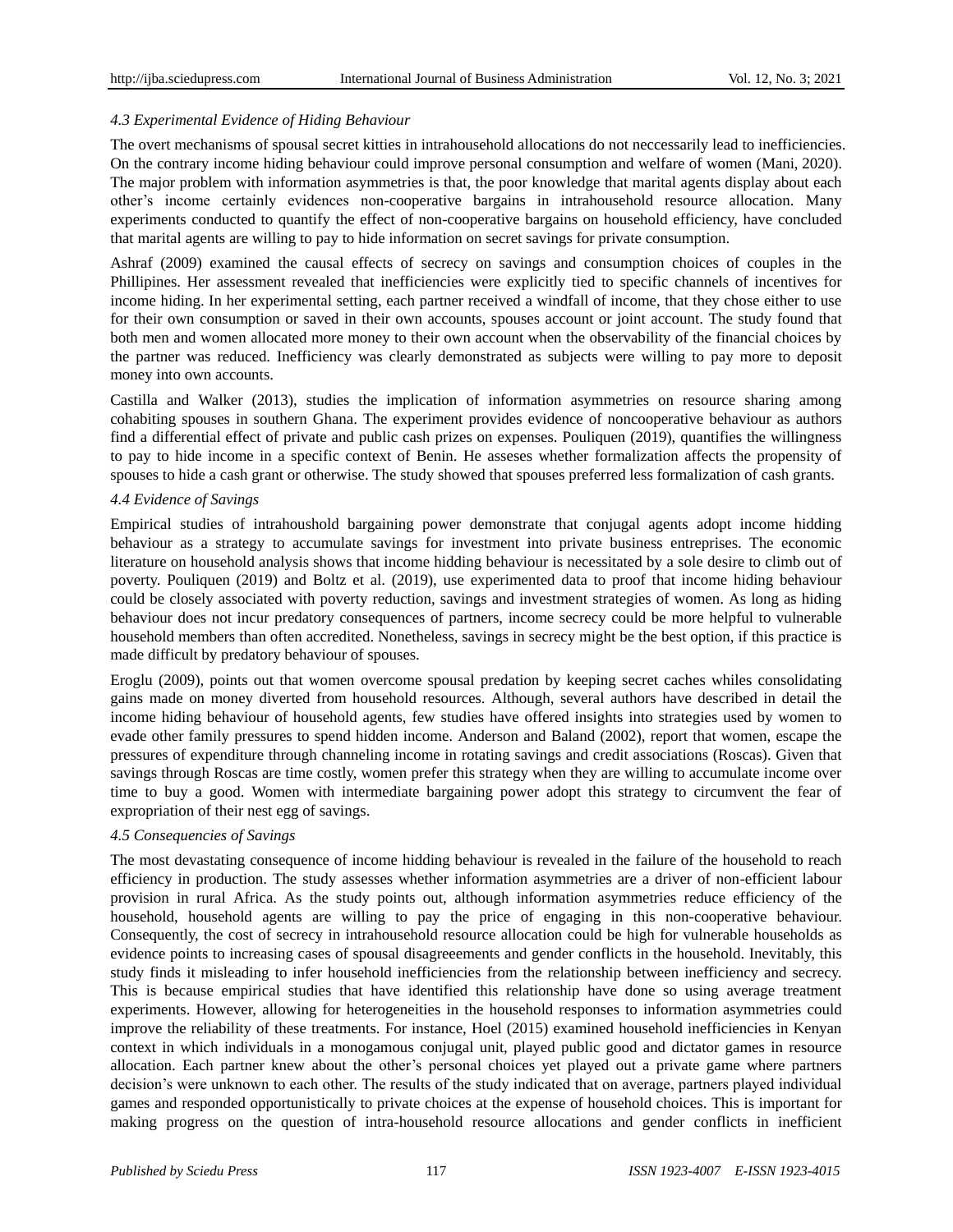households.

# **5. Conclusion**

The review of literature on intrahousehold allocation describes a set of individual strategies that household agents use to by-pass intrahousehold negotiations and to secure private resources for personal consumption. In many of the instances where inefficiencies have been identified in the data, a possible immediate cause is individual behaviour aimed at securing personal resources and consumption. Even, if they come, at the expense of total resources available to the household. Although, it need not be the case that such strategic behaviour are necessarily the source of inefficiencies, they may well be feeding the flames of suboptimal outcomes in household production systems and that must be pointed out. This paper documents these strategies and suggests a number of avenues for economists. It makes three distinct conclusions based on analysis of the evidence drawn from the numerous experiments: First, the review points out that non-cooperative behaviour of spouses could be a major source of inefficiency and reduced household prosperity. However, under certain conditions, strategic behaviour to secure private savings through the "practice of income hiding" could be critical to circumventing the web of social norms and gender conflicts that prevent women from seizing new economic opportunities. In otherwords, it is important to understand clearly the context in which noncooperative behaviours induce an increase rather than a waste of household resources. The second set of important conclusions reached by review points to the collective resistance of household agents to economic changes that threaten social norms and gender roles in the developing world. The study chronicles major instances in which individuals have collaborated to stop women and the vulnerable from taking new economic steps that overturn traditional roles. The deep motives of social forces to limit social and economic innovations need to be properly understood, if policy makers are to promote household changes. Third, this review highlights the importance of adopting multicultural disciplines in getting to the bottom of gender conflicts and household inefficiencies. A cross-fertilization of different branches of social science would perhaps provide precise knowledge for understanding the anthropological realities of the context in which intrahousehold allocations are made.

## **References**

- Acosta, M., Van Wessel, M., VanBommel, S., Ampaire, E., Twyman, J., Jassogne, L., … Fei ndt, P. (2020). What does it mean to make a "joint" decision? Unpacking intra-household decision making in agriculture: Implications for policy and practice. *The Journal of Development Studies*, *56*(6), 1210-1229. https://doi.org/10.1080/00220388.2019.1650169
- Akresh, R., Chen, J. J., & Moore, C. T. (2012). Productive efficiency and the scope for cooperation in polygynous households. *American Journal of Agricultural Economics*, *94*, 395-401. https://doi.org/10.1093/ajae/aar093
- Andersen, S., Bulte, E., Gneezy, U., & List, J. A. (2008). Do women supply more public goods than men? Preliminary experimental evidence from matrilineal and patriarchal societies. *American Economic Review*, *98*, 376-381. https://doi.org/10.1257/aer.98.2.376
- Anderson, S., & Baland, J. M. (2002). The economics of roscas and intrahousehold resource allocation. *Quarterly Journal of Economics*, *117*, 963-995. https://doi.org/10.1162/003355302760193931
- Angelucci, M., De Giorgi, G., Rangel, M. A., & Rasul, I. (2010). Family networks and school enrolment: Evidence from a randomized social experiment. *Journal of Public Economics*, *94*, 197-221. https://doi.org/10.1016/j.jpubeco.2009.12.002
- Antman, F. M. (2015). Gender discrimination in the allocation of migrant household resources. *Journal of Population Economics*, *28*, 565-592. https://doi.org/10.1007/s00148-015-0548-x
- Antman, F. M. (2018). Women and migration. In S. L. Averett, L. M. Argys, & S. D. Hoffman (Eds.), *Oxford handbook of women and the economy* (pp. 731-747). New York: Oxford University Press. https://doi.org/10.1093/oxfordhb/9780190628963.013.31
- Ashraf, N. (2009). Spousal control and intra-household decision-making: An experimental study in the Philippines. *American Economic Review*, *99*, 1245-1277. https://doi.org/10.1257/aer.99.4.1245
- Ashraf, N., Field, E., & Lee, J. (2014). Household bargaining and excess fertility: An experimental study in Zambia. *American Economic Review*, *104*, 2210-2237. https://doi.org/10.1257/aer.104.7.2210
- Baland, J. M., & Ziparo, R. (2018). Intra-household bargaining in poor countries. In S. Anderson, L. Beaman, & J. P. Platteau (Eds.), *Towards gender equity in development* (pp. 69-96). Helsinki: United Nations University World Institute for Development Economics Research. https://doi.org/10.1093/oso/9780198829591.003.0004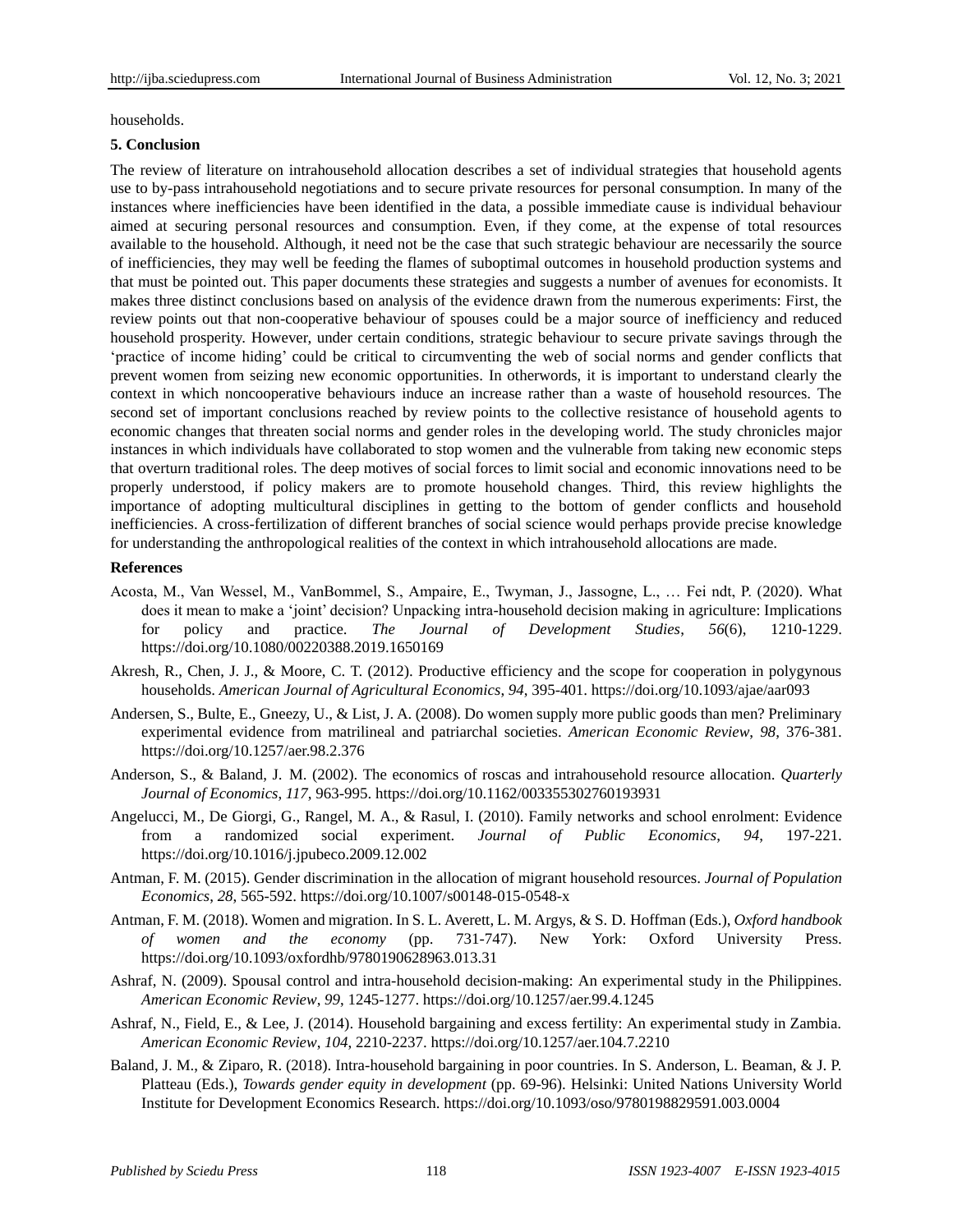- Baland, J. M., Bonjean, I., Guirkinger, C., & Ziparo, R. (2016). The economic consequences of mutual help in extended families. *Journal of Development Economics*, *123*, 38-56. https://doi.org/10.1016/j.jdeveco.2016.07.004
- Barr, A., Dekker, M., Janssens, W., Kebede, B., & Kramer, B. (2019). Cooperation in polygynous households. *American Economic Journal. Applied Economics*, *11*, 266-283. https://doi.org/10.1257/app.20170438
- Basset, J. (2004). Women"s cotton and the spaces of gender politics in northern cote"d"voire. *Gender, Place & Culture, 9*, 351-370. https://doi.org/10.1080/0966369022000024669
- Beaman, L., & Dillon, A. (2012). Do household definitions matter in survey design? Results from a randomized survey experiment in Mali. *Journal of Development Economics*, *98*, 124-135. https://doi.org/10.1016/j.jdeveco.2011.06.005
- Becker, G. S. (1981). *A treatise on the family*. Cambridge: Harvard University Press.
- Bergstorm, T. C. (1997). A survey of theories of the family. In M. R. Rosenzweig, & O. Stark (Eds.), *Handbook of population and family economics* (Vol. 1A, pp. 21-79). Amsterdam: North-Holland Publishing Company. https://doi.org/10.1016/S1574-003X(97)80019-0
- Bergstrom, T., Blume, L., & Varian, H. (1986). On the private provision of public goods. *Journal of Public Economics*, *29*, 25-49. https://doi.org/10.1016/0047-2727(86)90024-1
- Bernhardt, A., Field, E., Pande, R., & Rigol, N. (2019). Household matters: Revisiting the returns to capital among female microentrepreneurs. *American Economic Review: Insights*, *1*, 141-160. https://doi.org/10.1257/aeri.20180444
- Bertrand, M., Mullainathan, S., & Miller, D. (2003). Public policy and extended families: Evidence from pensions in South Africa. *World Bank Economic Review*, *17*, 27-50. https://doi.org/10.1093/wber/lhg014
- Bharat, S. (1994). Alternate family patterns and policies. In M. Desai (Ed.), *Enhancing the role of the family as an agency for social and economic development* (pp. 72-76). Mumbai: TISS.
- Bobonis, G. J. (2009). Is the allocation of resources within the household efficient? New evidence from a randomized experiment. *Journal of Political Economy*, *117*(3), 453-503. https://doi.org/10.1086/600076
- Bongaarts, J. (2001). Household size and composition in the developing world in the 1990s. *Population Studies*, *55*(3), 263-279. https://doi.org/10.1080/00324720127697
- Borooah, V. K. (2012). Social identity and educational attainment: The role of caste and religion in explaining differences between children in India. *Journal of Development Studies*, *48*, 887-903. https://doi.org/10.1080/00220388.2011.621945
- Braaten, R. H. (2014). Land rights and community cooperation: Public goods experiments from Peru. *World Development*, *61*, 127-141. https://doi.org/10.1016/j.worlddev.2014.04.002
- Browning, M., Chiappori, P. A., & Weiss, Y. (2014). *Economics of the family*. Cambridge: Cambridge University Press.
- Caldwell, J. C., Reddy, P. H., & Caldwell, P. (1984). The determinants of family structure in rural South India. *Journal of Marriage and Family*, *46*, 215-229. https://doi.org/10.2307/351879
- Castilla, C. (2015). Trust and reciprocity between spouses in India. *American Economic Review*, *105*, 621-624. https://doi.org/10.1257/aer.p20151117
- Castilla, C., & Walker, T. (2013). Is ignorance bliss? The effect of asymmetric information between spouses on intra-household allocations. *American Economic Review*, *103*, 263-268. https://doi.org/10.1257/aer.103.3.263
- Chaudhuri, A. (2011). Sustaining cooperation in laboratory public goods experiments: A selective survey of the literature. *Experimental Economics*, *14*, 47-83. https://doi.org/10.1007/s10683-010-9257-1
- Chiappori, P. A. (1992). Collective labor supply and welfare. *Journal of Political Economy*, *100*, 437-467. https://doi.org/10.1086/261825
- Chiputwa, B., & Qaim, M. (2016). Sustainability standards, gender, and nutrition among smallholder farmers in Uganda. *The Journal of Development Studies*, *52*(9), 1241-1257. https://doi.org/10.1080/00220388.2016.1156090
- Clark, G. (1995). *Onions are my husband: Survival and accumulation by West African Market women*. The University of Chicago Press. https://doi.org/10.7208/chicago/9780226107769.001.0001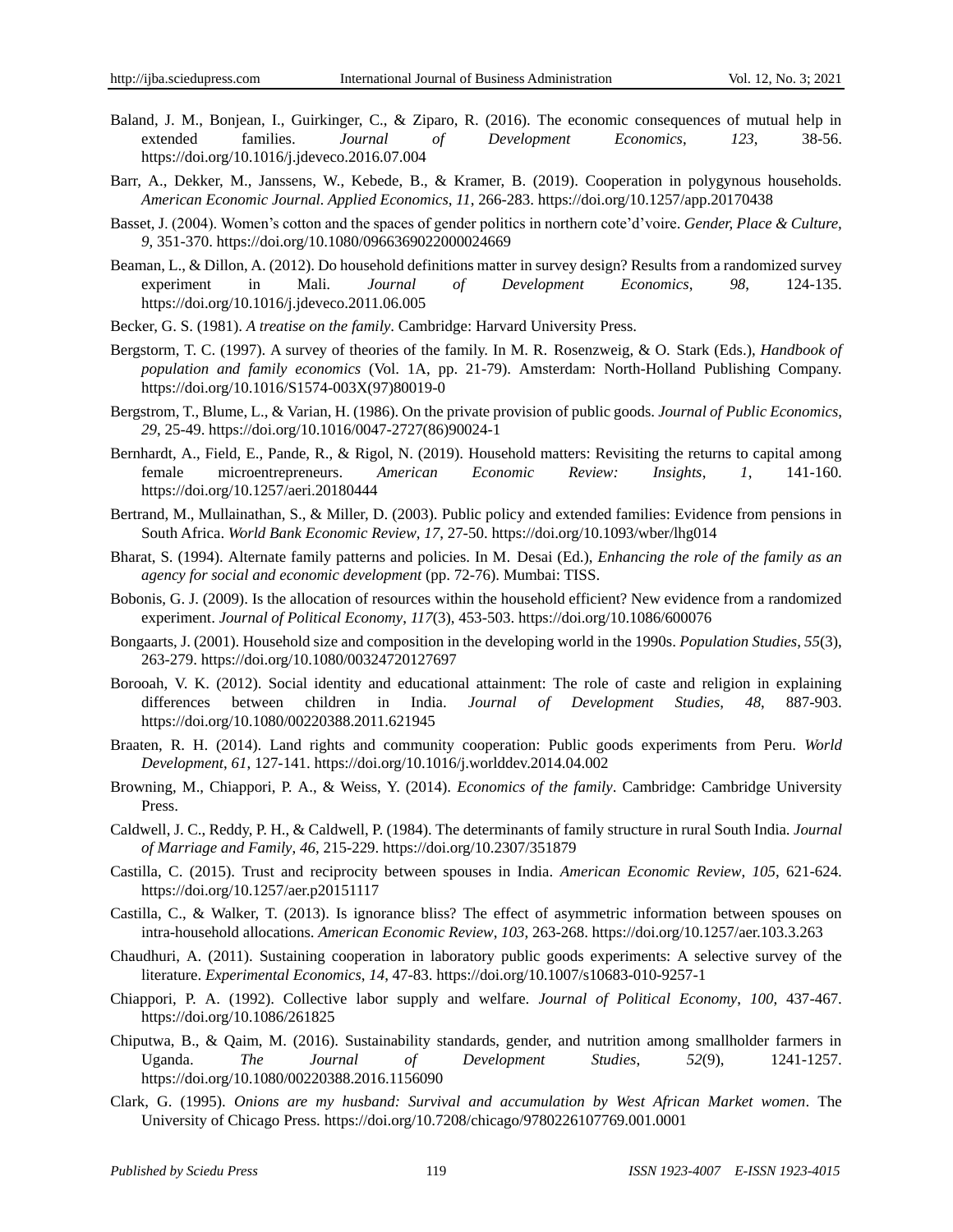- Cochard, F., Couprie, H., & Hopfensitz, A. (2016). Do spouses cooperate? An experimental investigation. *Review of Economics of the Household*, *14*, 1-26. https://doi.org/10.1007/s11150-014-9276-3
- Coffey, D., Khera, R., & Spears, D. (2016, April). Intergenerational effects of women"s status: Evidence from joint Indian households. *PAA 2016 Annual Meeting*, Washington DC. Retrieved from <https://paa.confex.com/paa/2016/meetingapp.cgi/Paper/6434>
- Cornwall, A. (2016). Women"s empowerment: What works?. *Journal of International Development*, *28*(3), 342-359. https://doi.org/10.1002/jid.3210
- Cox, D., & Fafchamps, M. (2007). Extended family and kinship networks: Economic insights and evolutionary directions. In T. P. Schultz, & J. A. Strauss (Eds.), *Handbook of development economics* (Vol. 4, pp. 3711-3784). Amsterdam: Elsevier. https://doi.org/10.1016/S1573-4471(07)04058-2
- D"cruz, P., & Bharat, S. (2001). Beyond joint and nuclear: The Indian family revisited. *Journal of Comparative Family Studies*, *32*, 167-194. https://doi.org/10.3138/jcfs.32.2.167
- Damon, A. L., & McCarthy, A. S. (2019). Partnerships and production: Agriculture and polygyny in Tanzanian households. *Agricultural Economics*, *50*, 527-542. https://doi.org/10.1111/agec.12507
- De Brauw, A., Gilligan, D., Hoddinott, J., & Roy, S. (2014). The impact of Bolsa Família on women's decision-making power. *World Development*, *59*, 487-504. https://doi.org/10.1016/j.worlddev.2013.02.003
- De Weerdt, J., Genicot, G., & Mesnard, A. (2019). Asymmetry of information within family networks. *Journal of Human Resources*, *54*, 225-254. https://doi.org/10.3368/jhr.54.1.0616.8023R1
- Debnath, S. (2015). The impact of household structure on female autonomy in developing countries. *Journal of Development Studies*, *51*, 485-502. https://doi.org/10.1080/00220388.2014.983909
- Dercon, S., & Krishnan, P. (2000). In sickness and in health: Risk sharing within households in rural Ethiopia. *Journal of Political Economy*, *108*, 688-727. https://doi.org/10.1086/316098
- Deshpande, A. (2017). Affirmative action in India. In E. Kennedy-Dubourdieu (Ed.), *Race and inequality: World perspectives on affirmative action* (pp. 63-76). London: Taylor and Francis.
- Dhanaraj, S., & Mahambare, V. (2019). Family structure, education and women"s employment in rural India. *World Development*, *115*, 17-29. https://doi.org/10.1016/j.worlddev.2018.11.004
- Doss, C. R., & Quisumbing, A. R. (2020). Understanding rural household behaviour: Beyond boserup and Becker. *Agricultural Economics*, *51*(1), 47-58. https://doi.org/10.1111/agec.12540
- Duflo, E. (2012). Women empowerment and economic development. *Journal of Economic Literature*, *50*, 1051-1079. https://doi.org/10.1257/jel.50.4.1051
- Eder, J. (2006). Gender relations and household economic planning in the rural Philippines. *Journal of Southeast Asian Studies*, *37*, 397-413. https://doi.org/10.1017/S0022463406000701
- Falen, D. J. (2011). *Power and Paradox: Authority, Insecurity, and Creativity in Fon Gender relations*. Trenton, NJ. African World Press.
- Fapohuda, E. (1988). *The non-pooling household, a challenge to theory*.
- Foster, A. D., & Rosenzweig, M. R. (2002). Household division and rural economic growth. *Review of Economic Studies*, *69*, 839-869. https://doi.org/10.1111/1467-937X.00228
- Gitter, S. R., & Barham, B. L. (2008). Women"s power, conditional cash transfers, and schooling in Nicaragua. *World Bank Economic Review*, *22*, 271-290. https://doi.org/10.1093/wber/lhn006
- Green, D. P., Wilke, A. M., & Cooper, J. (2020). Countering violence against women by encouraging disclosure: A mass media experiment in rural Uganda. *Comparative Political Studies*, *53*(14), 2283-2320. https://doi.org/10.1177/0010414020912275
- Guirkinger, C., Platteau, J. P., & Goetghebuer, T. (2015). Productive inefficiency in extended agricultural households: Evidence from Mali. *Journal of Development Economics*, *116*, 17-27. https://doi.org/10.1016/j.jdeveco.2015.03.003
- Hanmer, L., & Klugman, J. (2016). Exploring women"s agency and empowerment in developing countries: Where do we stand?. *Feminist Economics*, *22*(1), 237-263. https://doi.org/10.1080/13545701.2015.1091087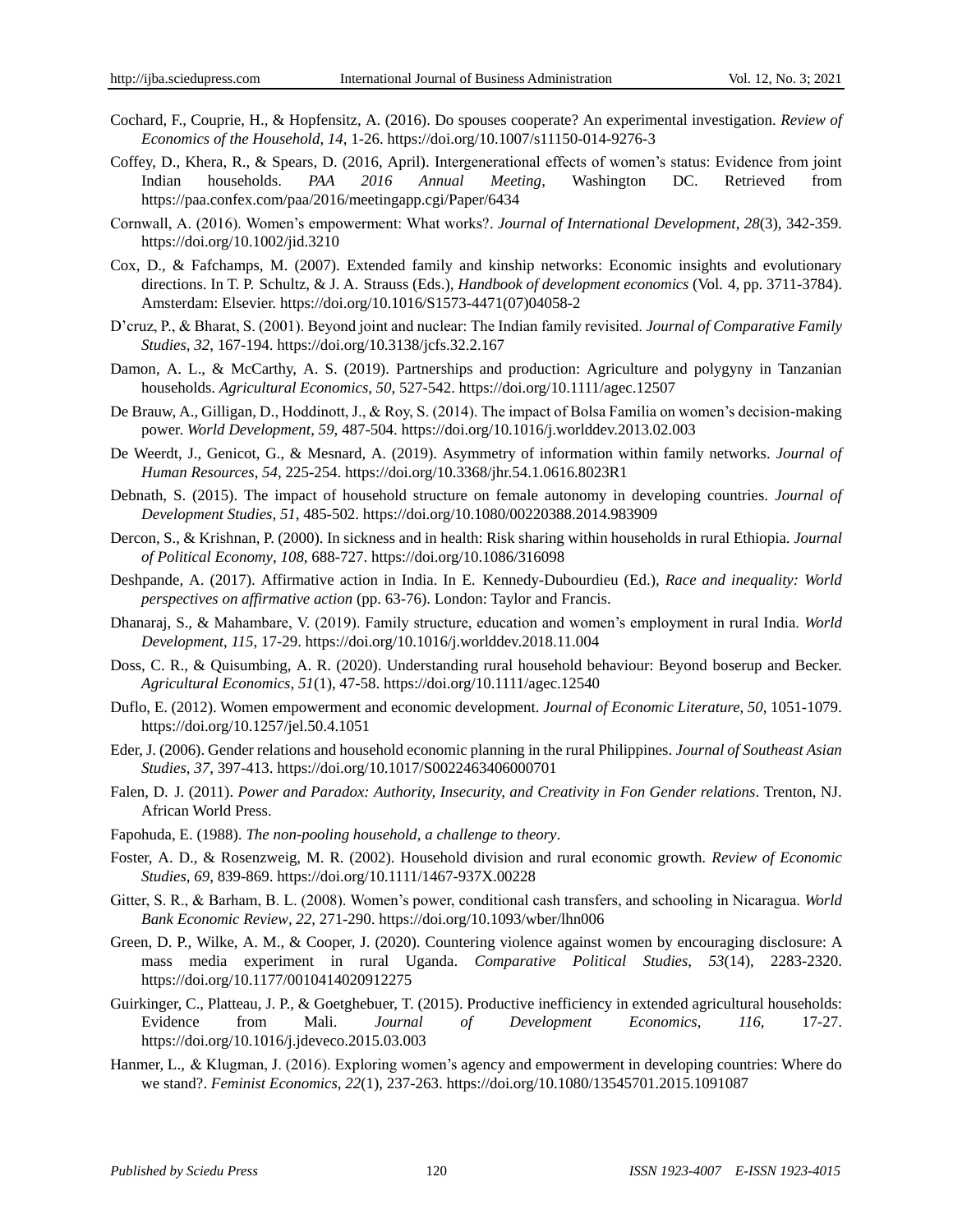- Harris-Fry, H., Shrestha, N., Costello, A., & Saville, N. M. (2017). Determinants of intra-household food allocation between adults in South Asia: A systematic review. *International Journal for Equity in Health*, *16*, 107. https://doi.org/10.1186/s12939-017-0603-1
- Heath, R., Hidrobo, M., & Roy, S. (2020). Cash transfers, polygamy, and intimate partner violence: Experimental evidence from Mali. *Journal of Development Economics*, *143*, 102410. https://doi.org/10.1016/j.jdeveco.2019.102410
- Hidrobo, M., Hoel, J., & Wilson, K. (2020). Efficiency and status in polygynous pastoralist households. *Journal of Development Studies*, 1-17.
- Hoff, K., Kshetramade, M., & Fehr, E. (2011). Caste and punishment: The legacy of caste culture in norm enforcement. *Economic Journal*, *121*, F449-F475. https://doi.org/10.1111/j.1468-0297.2011.02476.x
- Hoodfar, H. (1988). Household bargaining in Cairo. In D. Dwyer, & J. Bruce (Eds.), *A home divided, women and Income in the 3rd world* (pp. 120-142). Standford University Press.
- Iversen, V., Jackson, C., Kebede, B., Munro, A., & Verschoor, A. (2011). Do spouses realise cooperative gains? Experimental evidence from rural Uganda. *World Development*, *39*, 569-578. https://doi.org/10.1016/j.worlddev.2010.09.011
- Jakiela, P., & Ozier, O. (2016). Does Africa need a rotten kin theorem? Experimental evidence from village economies. *Review of Economic Studies*, *83*, 231-268. https://doi.org/10.1093/restud/rdv033
- Jeffery, P., & Jeffery, R. (2018). *Don't marry me to a plowman!: Women's everyday lives in rural north India*. New York: Westview Press. https://doi.org/10.4324/9780429500916
- Joseph, T., Nyarko, Y., & Wang, S. Y. (2018). Asymmetric information and remittances: Evidence from matched administrative data. *American Economic Journal, Applied Economics*, *10*(2), 58-100. https://doi.org/10.1257/app.20160150
- Kambhampati, U. S., & Rajan, R. (2008). The 'nowhere' children: Patriarchy and the role of girls in India's rural economy. *Journal of Development Studies*, *44*, 1309-1341. https://doi.org/10.1080/00220380802264978
- Kazianga, H., & Wahhaj, Z. (2013). Gender, social norms, and household production in Burkina Faso. *Economic Development and Cultural Change*, *61*, 539-576. https://doi.org/10.1086/669258
- Kebede, B., Tarazona, M., Munro, A., & Verschoor, A. (2014). Intra-household efficiency: An experimental study from Ethiopia. *Journal of African Economies*, *23*, 105-150. https://doi.org/10.1093/jae/ejt019
- Khatri, A. (1975). The adaptive extended family in India today. *Journal of Marriage and the Family*, *37*, 633-642. https://doi.org/10.2307/350528
- LaFave, D., & Thomas, D. (2017). Extended families and child well-being. *Journal of Development Economics*, *126*, 52-65. https://doi.org/10.1016/j.jdeveco.2016.11.006
- Lecoutere, E., & Jassogne, L. (2019). Fairness and efficiency in smallholder farming: The relation with intrahousehold decision-making. *The Journal of Development Studies*, *55*(1), 57-82. https://doi.org/10.1080/00220388.2017.1400014
- Lentz, E. C. (2018). Complicating narratives of women"s food and nutrition insecurity: Domestic violence in rural Bangladesh. *World Development*, *104*, 271-280. https://doi.org/10.1016/j.worlddev.2017.11.019
- Mani, A. (2020). Mine, yours or ours? The efficiency of household investment decisions: An experimental approach. *World Bank Economic Review*, *34*, 575-596. https://doi.org/10.1093/wber/lhz043
- McCarthy, N., & Kilic, T. (2017). Stronger together: Intrahousehold cooperation and household welfare in Malawi. *Policy Research Working Paper*, WPS 8043. Washington, DC: World Bank. https://doi.org/10.1596/1813-9450-8043
- Medora, N. P. (2007). Strengths and challenges in the Indian family. *Marriage & Family Review*, *41*, 165-193. https://doi.org/10.1300/J002v41n01\_09
- Millán, T. M., Barham, T., Macours, K., Maluccio, J. A., & Stampini, M. (2019). Long-term impacts of conditional cash transfers: Review of the evidence. *World Bank Research Observer*, *34*, 119-159. https://doi.org/10.1093/wbro/lky005
- Mookerjee, S. (2019). Gender-neutral inheritance laws, family structure, and women"s status in India. *World Bank Economic Review*, *33*, 498-515. https://doi.org/10.1093/wber/lhx004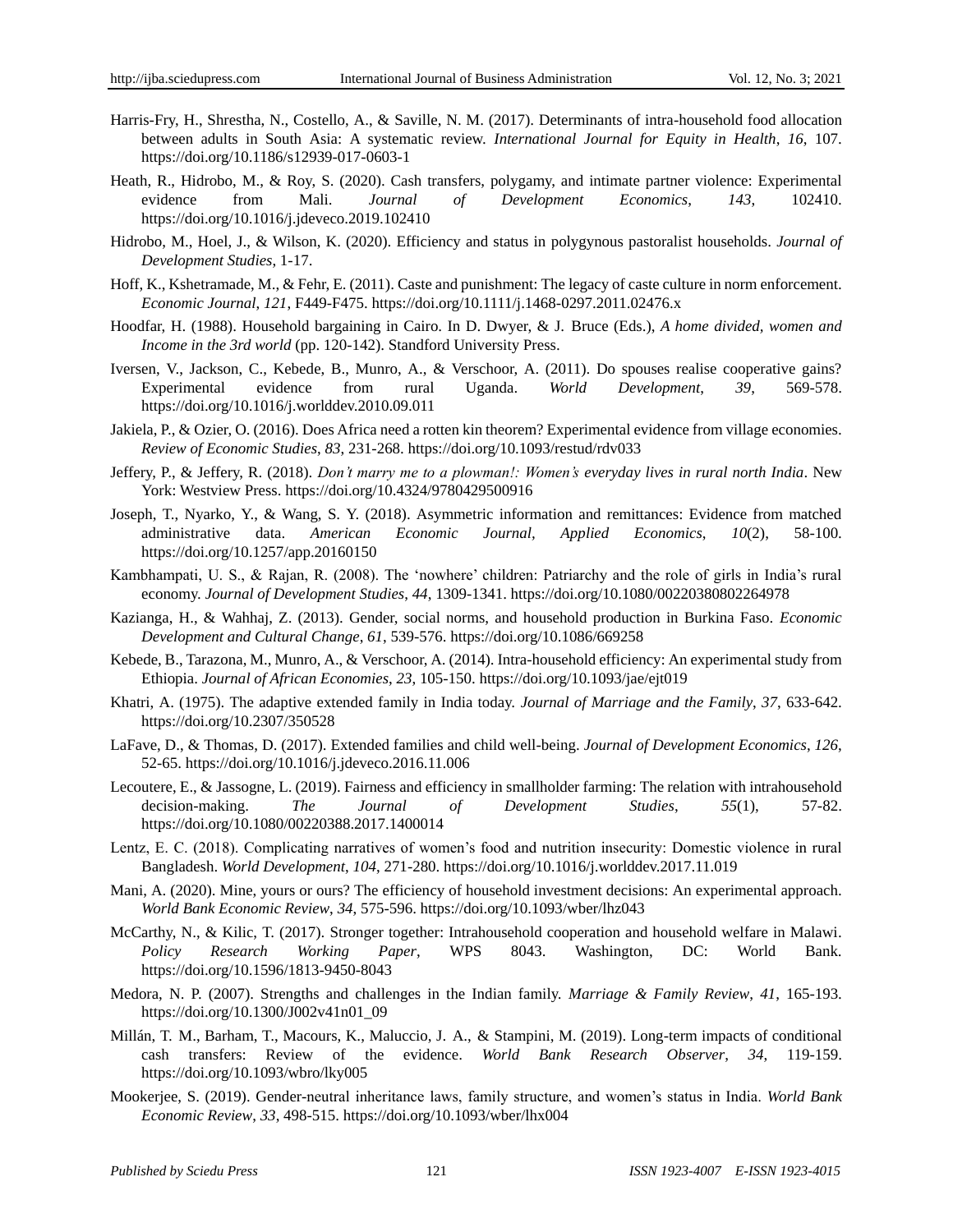- Munro, A. (2018). Intra-household experiments: A survey. *Journal of Economic Surveys*, *32*(1), 134-175. https://doi.org/10.1111/joes.12196
- Munro, A., Kebede, B., Tarazona, M., & Verschoor, A. (2019). The lion"s share: An experimental analysis of polygamy in Northern Nigeria. *Economic Development and Cultural Change*, *67*, 833-861. https://doi.org/10.1086/700102
- Munro, A., Kebede, B., Tarazona-Gomez, M., & Verschoor, A. (2014). Autonomy and efficiency. An experiment on household decisions in two regions of India. *Journal of the Japanese and International Economies*, *33*, 114-133. https://doi.org/10.1016/j.jjie.2013.10.009
- Nberrao, N. (2012). Breadwinners and homemakers: Migration and changing conjugal expectations in rural Bangladesh. *Journal of Development Studies*, *48*(1), 26-40. https://doi.org/10.1080/00220388.2011.629648
- Paulme, D. (1960). *Structures, Sociales traditionnelles, En Afrique Noire*. Cahiers d" etudes africanines. https://doi.org/10.3406/cea.1960.2936
- Pecenka, C. J., & Kundhlande, G. (2013). Theft in South Africa: An experiment to examine the influence of racial identity and inequality. *Journal of Development Studies*, *49*, 737-753. https://doi.org/10.1080/00220388.2012.754431
- Peterman, A., Behrman, J., & Quimbing, A. (2011). A review of empirical evidence on Gender differences in non-land agricultural Input technology and service in developing countries. *ESA Working papers,* 289010, Food and Adgriculture Organisation of the Uninted Nations. Agricultural Development Economics Division (ESA).
- Porter, M., & Adams, A. (2016). For love or reward? Characterising preferences for giving to parents in an experimental setting. *Economic Journal*, *126*, 2424-2445. https://doi.org/10.1111/ecoj.12248
- Rajadhyaksha, U., & Smita, S. (2004). Tracing a timeline for work and family research in India. *Economic and Political Weekly*, *39*(17), 1674-1680.
- Ram, M., & Wong, R. (1994). Covariates of household extension in rural India: Change over time. *Journal of Marriage and the Family*, *56*(4), 853-864. https://doi.org/10.2307/353598
- Rangel, M., & Thomas, D. (2019). Decision-making in complex households. *NBER Working Paper No w26511*. National Bureau of Economic Research. https://doi.org/10.3386/w26511
- Rosenzweig, M. R., & Wolpin, K. I. (1985). Specific experience, household structure, and intergenerational transfers: Farm family land and labor arrangements in developing countries. *Quarterly Journal of Economics*, *100S*, 961-987. https://doi.org/10.1093/qje/100.Supplement.961
- Rossi, P. (2019). Strategic choices in polygamous households: Theory and evidence from Senegal. *Review of Economic Studies*, *86*, 1332-1370. https://doi.org/10.1093/restud/rdy052
- Salifu, G. A. N. (2019b). The political economy dynamics of rural household income diversification: Review of the international literature. *Research in World Economy, 10*(3), 10-34. https://doi.org/10.5430/rwe.v10n3p273
- Salifu, G. A. N. (2020). Political Economy Analysis of Income Diversification Activities of Rural Households and Food Security: A Case Study of Yendi and Nanumba North Districts of the Northern Region of Ghana. *Unpublished Doctoral Thesis*, Department of Agricultural Economics and Agribusiness, University of Ghana. <https://doi.org/10.11114/aef.v6i5.4405>
- Salifu, G. A. N. (2021). Covid-19"s impact on the international political economy of food security. *Research in World Economy, 12*(1), 10-34. https://doi.org/10.5430/rwe.v12n1p379
- Salifu, G. A. N. (2021). Picking the right arrow for the target: modelling economic impact of agribusiness entreprenuership and rural unemployment in Sub-Saharan Africa. *Business and Management Research, 10*(1), 10-34. <https://doi.org/10.5430/bmr.v10n1p18>
- Salifu, G. A. N., & Anaman, K. A. (2019a). Political economy analysis of income diversification of rural households in the northern region of Ghana. *Applied Economics and Finance, 6*(5), 10-34. <https://doi.org/10.11114/aef.v6i5.4405>
- Scott, M. E., & Karberg, E. (2016). Measuring children"s care arrangements and their educational andhealth outcomes internationally. *Global Social Welfare*, *3*, 75-89. https://doi.org/10.1007/s40609-016-0059-z
- Sharma, U. (1980). *Women, work and property in North West India*. London: Tavistock Publications.
- Speizer, I. S., Lance, P., Verma, R., & Benson, A. (2015). Descriptive study of the role of household type and household composition on women"s reproductive health outcomes in urban Uttar Pradesh, India. *Reproductive Health*, *12*(1), 4. https://doi.org/10.1186/1742-4755-12-4